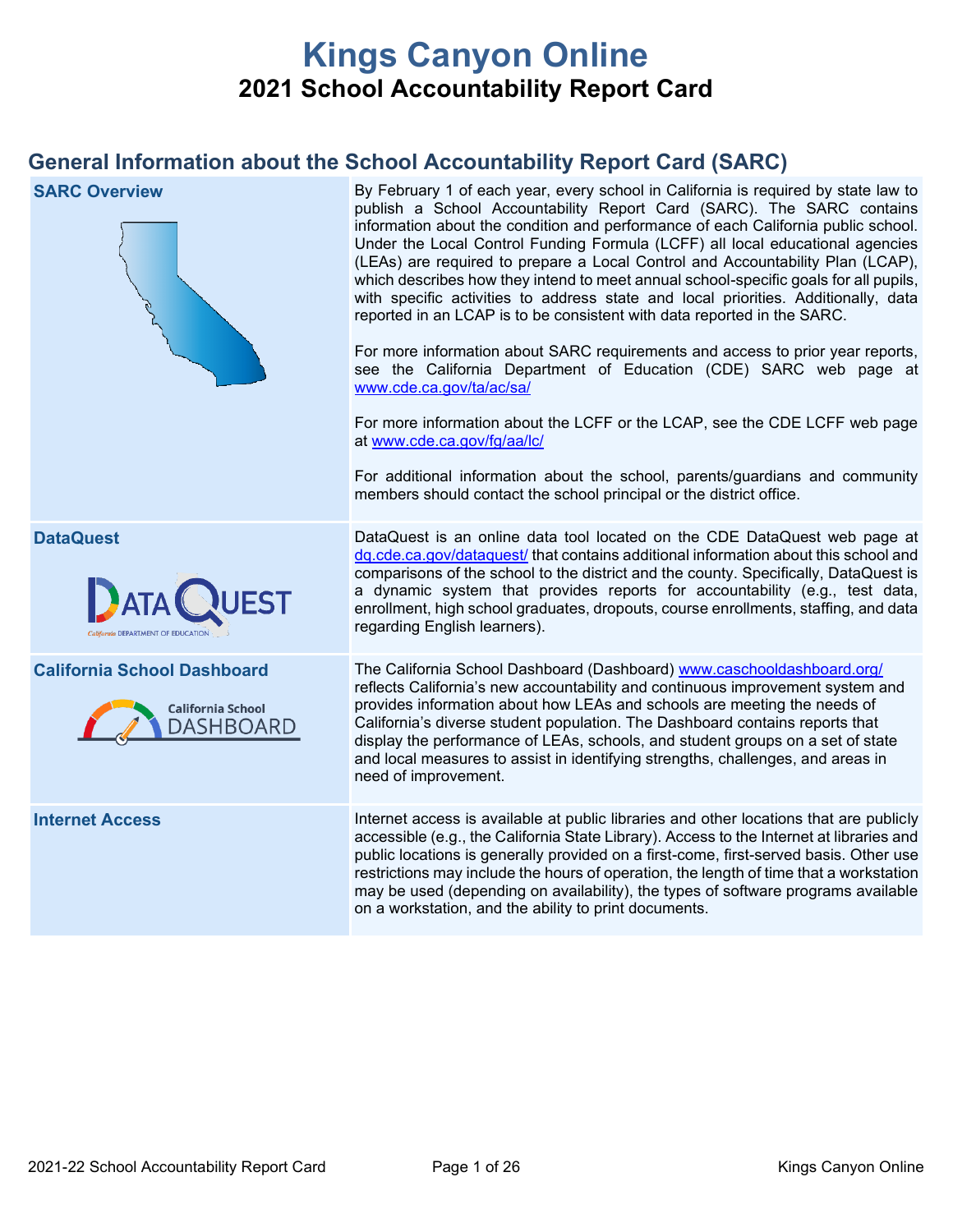#### **2021-22 School Contact Information**

| <b>School Name</b>                       | Kings Canyon Online        |  |
|------------------------------------------|----------------------------|--|
| <b>Street</b>                            | 39500 Dunlap Rd.           |  |
| City, State, Zip                         | Dunlap, CA 93621           |  |
| <b>Phone Number</b>                      | (559) 305-7320             |  |
| <b>Principal</b>                         | Ron Pack                   |  |
| <b>Email Address</b>                     | pack-r@kcusd.com           |  |
| <b>School Website</b>                    | https://www.kco.kcusd.com/ |  |
| <b>County-District-School (CDS) Code</b> | 10622650116640             |  |

| 2021-22 District Contact Information |                        |  |
|--------------------------------------|------------------------|--|
| <b>District Name</b>                 | Kings Canyon Online    |  |
| <b>Phone Number</b>                  | (559) 305-7010         |  |
| Superintendent                       | John Campbell          |  |
| <b>Email Address</b>                 | guzman-j@kcusd.com     |  |
| <b>District Website Address</b>      | https://www.kcusd.com/ |  |

#### **2021-22 School Overview**

Kings Canyon Online School is a dependent online charter school in the Kings Canyon Unified School District. KCO provides standards based, common core aligned curriculum through a hybrid program consisting of online courses and individualized and group on-site support. At the 9-12 level, students at KCO have the opportunity to participate in AG approved, AP, or elective coursework through our online curriculum provider. Students in grades K-8 participate in standards based online curriculum.

Our program is dedicated to giving students an option beyond the traditional brick and mortar high school model, while maintaining a rigorous curriculum that both challenges student academic potential but also prepares students for success in the 21st century. In all we do we ensure alignment with the skills and tools necessary for a student to be college and career ready upon completion of the Kings Canyon Online program.

#### **KCO Vision**

The vision of Kings Canyon Online is to develop successful students of Perseverance, Respect, Integrity, Drive, and Excellence while supporting them in achieving their academic purpose.

#### **KCO Mission**

The mission of KCO is to practice the behaviors and value embodied in KCO P.R.I.D.E. and to provide rigorous, academic content integrated with technology in a learning environment that fosters the development of critical and independent thinking and learning. Perseverance, pride, integrity, drive, and excellence are the leadership qualities we desire all graduates to take with them into either college and career endeavors.

#### **Essential Schoolwide Learning Results**:

Student will develop into successful leaders of Perseverance, Respect, Integrity, Drive, and Excellence.

Students will practice the behaviors and values embodied in KCO P.R.I.D.E.

Students will successfully engage with rigorous academic content.

Students will excel at the integrated use of technology.

Students will develop as critical and independent thinkers and learners.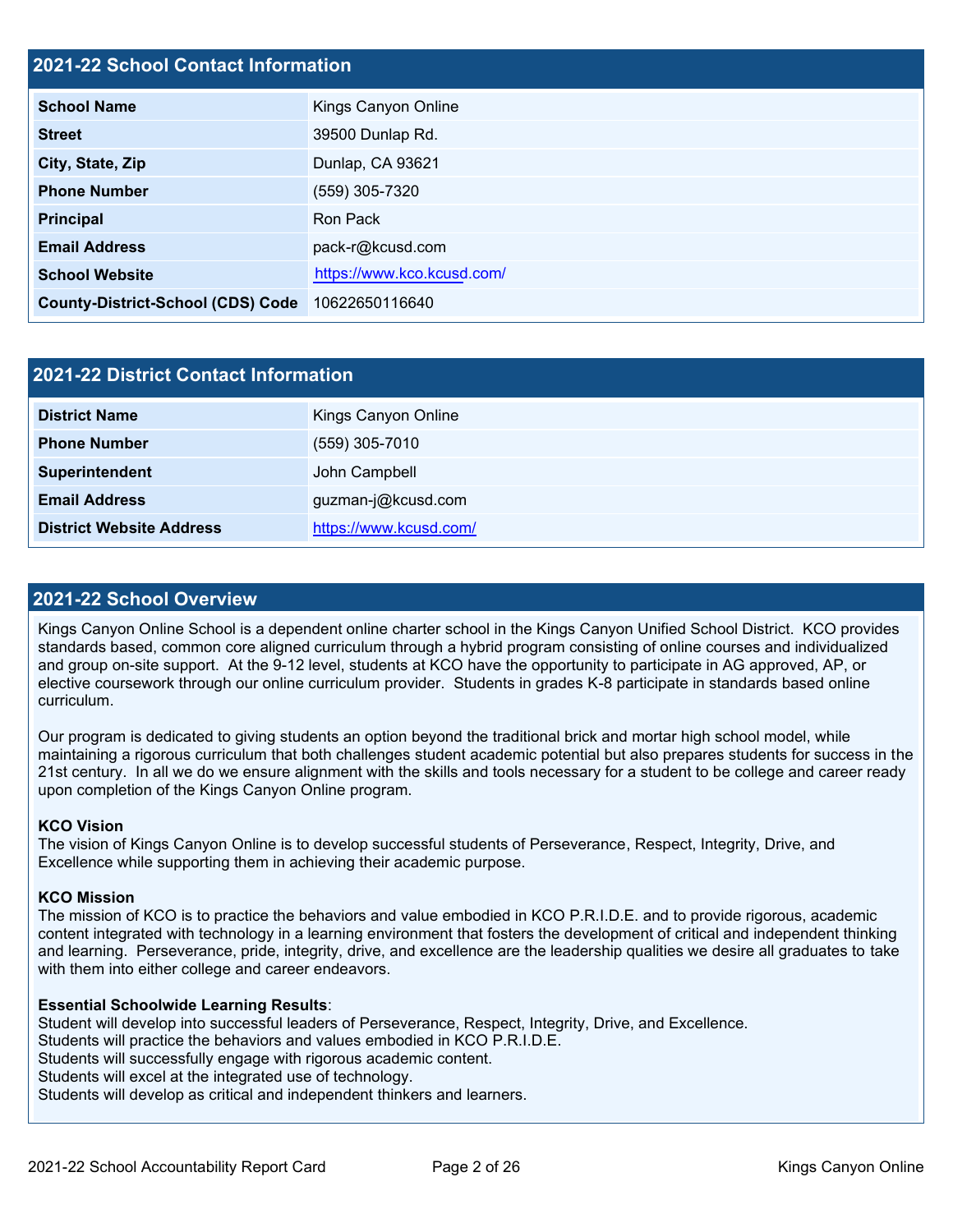#### **Schoolwide Student Outcomes**:

Goal 1: Students will increase SBA proficiency in Language Arts by 2%. All EL students will increase one performance band on the ELPAC.

Goal 2: Students will increase SBA proficiency in Math by 2%.

Goal 3: Combined with goal 1 to align with our Local Control and Accountability Plan.

Goal 4: Increase overall attendance percentage by 2%.

Goal 5: All Students will be provided with safe and nurturing learning environments that support their social, emotional, and academic success.

Goal 6: All Students will have the opportunity to increase academic achievement through the engagement of parents and families.

## **About this School**

#### **2020-21 Student Enrollment by Grade Level**

| <b>Grade Level</b>      | <b>Number of Students</b> |
|-------------------------|---------------------------|
| Grade 9                 | 11                        |
| Grade 10                | 17                        |
| Grade 11                | 19                        |
| Grade 12                | 31                        |
| <b>Total Enrollment</b> | 78                        |

## **2020-21 Student Enrollment by Student Group**

| <b>Student Group</b>                   | <b>Percent of Total Enrollment</b> |
|----------------------------------------|------------------------------------|
| <b>Asian</b>                           | 1.3                                |
| <b>Filipino</b>                        | 1.3                                |
| <b>Hispanic or Latino</b>              | 55.1                               |
| <b>Two or More Races</b>               | 2.6                                |
| <b>White</b>                           | 39.7                               |
| <b>English Learners</b>                | 1.3                                |
| <b>Socioeconomically Disadvantaged</b> | 73.1                               |
| <b>Students with Disabilities</b>      | 2.6                                |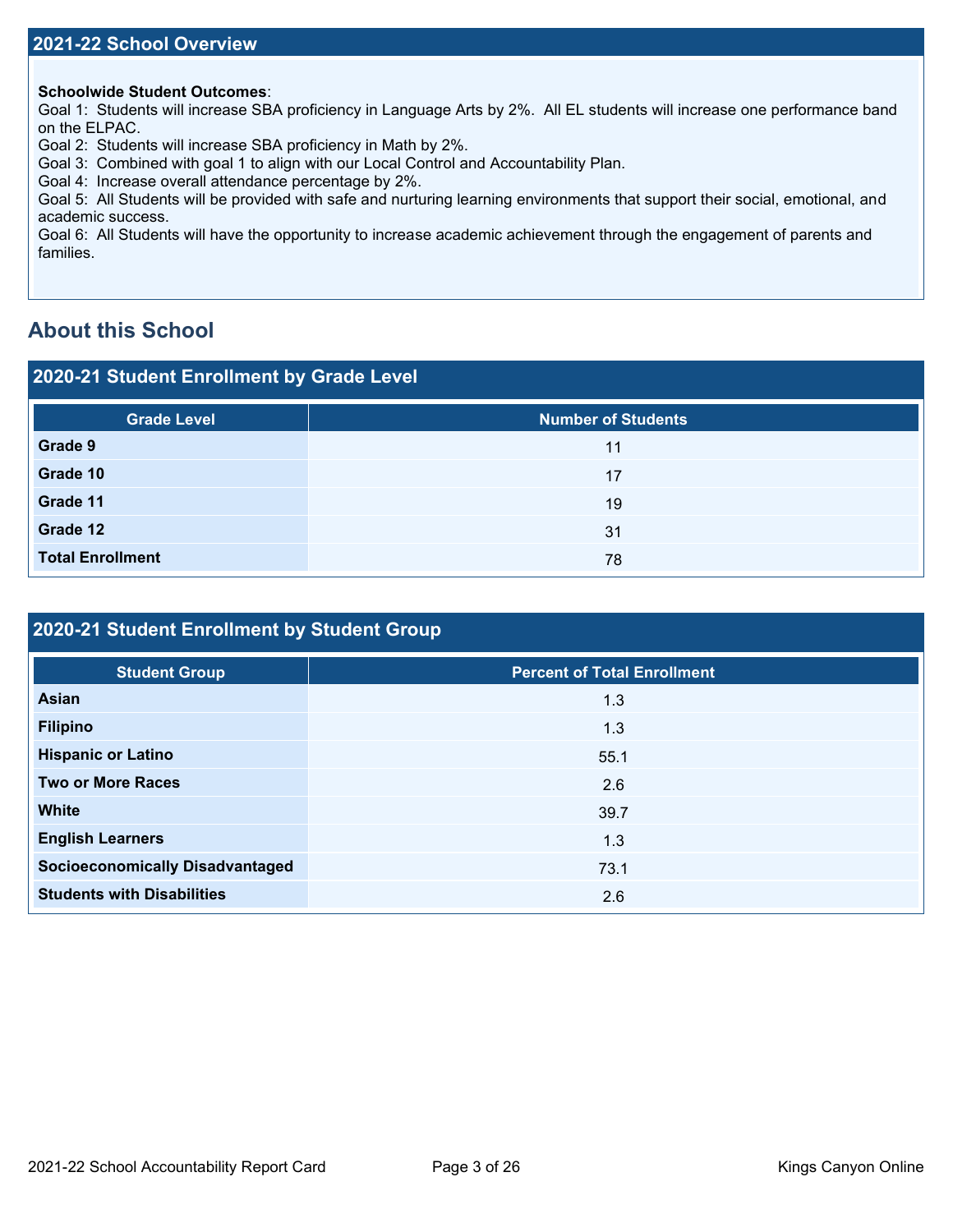## **A. Conditions of Learning State Priority: Basic**

The SARC provides the following information relevant to the State priority: Basic (Priority 1):

- Degree to which teachers are appropriately assigned and fully credentialed in the subject area and for the pupils they are teaching;
	- Pupils have access to standards-aligned instructional materials; and
- School facilities are maintained in good repair

Note: For more information refer to the Updated Teacher Equity Definitions web page at<https://www.cde.ca.gov/pd/ee/teacherequitydefinitions.asp>

#### **2019-20 Teacher Preparation and Placement**

| <b>Authorization/Assignment</b>                                                                 | 2019-20 |
|-------------------------------------------------------------------------------------------------|---------|
| Fully (Preliminary or Clear) Credentialed for Subject and Student Placement (properly assigned) |         |
| <b>Intern Credential Holders Properly Assigned</b>                                              |         |
| Teachers Without Credentials and Misassignments ("ineffective" under ESSA)                      |         |
| Credentialed Teachers Assigned Out-of-Field ("out-of-field" under ESSA)                         |         |
| <b>Unknown</b>                                                                                  |         |
| <b>Total Teaching Positions</b>                                                                 |         |
|                                                                                                 |         |

Note: The data in this table is based on Full Time Equivalent (FTE) status. One FTE equals one staff member working full time; one FTE could also represent two staff members who each work 50 percent of full time. Additionally, an assignment is defined as a position that an educator is assigned to based on setting, subject, and grade level. An authorization is defined as the services that an educator is authorized to provide to students.

### **2019-20 Teachers Without Credentials and Misassignments (considered "ineffective" under ESSA)**

| <b>Authorization/Assignment</b>                              | 2019-20 |  |
|--------------------------------------------------------------|---------|--|
| <b>Permits and Waivers</b>                                   |         |  |
| <b>Misassignments</b>                                        |         |  |
| <b>Vacant Positions</b>                                      |         |  |
| <b>Total Teachers Without Credentials and Misassignments</b> |         |  |

#### **2019-20 Credentialed Teachers Assigned Out-of-Field (considered "out-of-field" under ESSA)**

| <b>Indicator</b>                                              | 2019-20 |
|---------------------------------------------------------------|---------|
| <b>Credentialed Teachers Authorized on a Permit or Waiver</b> |         |
| <b>Local Assignment Options</b>                               |         |
| <b>Total Out-of-Field Teachers</b>                            |         |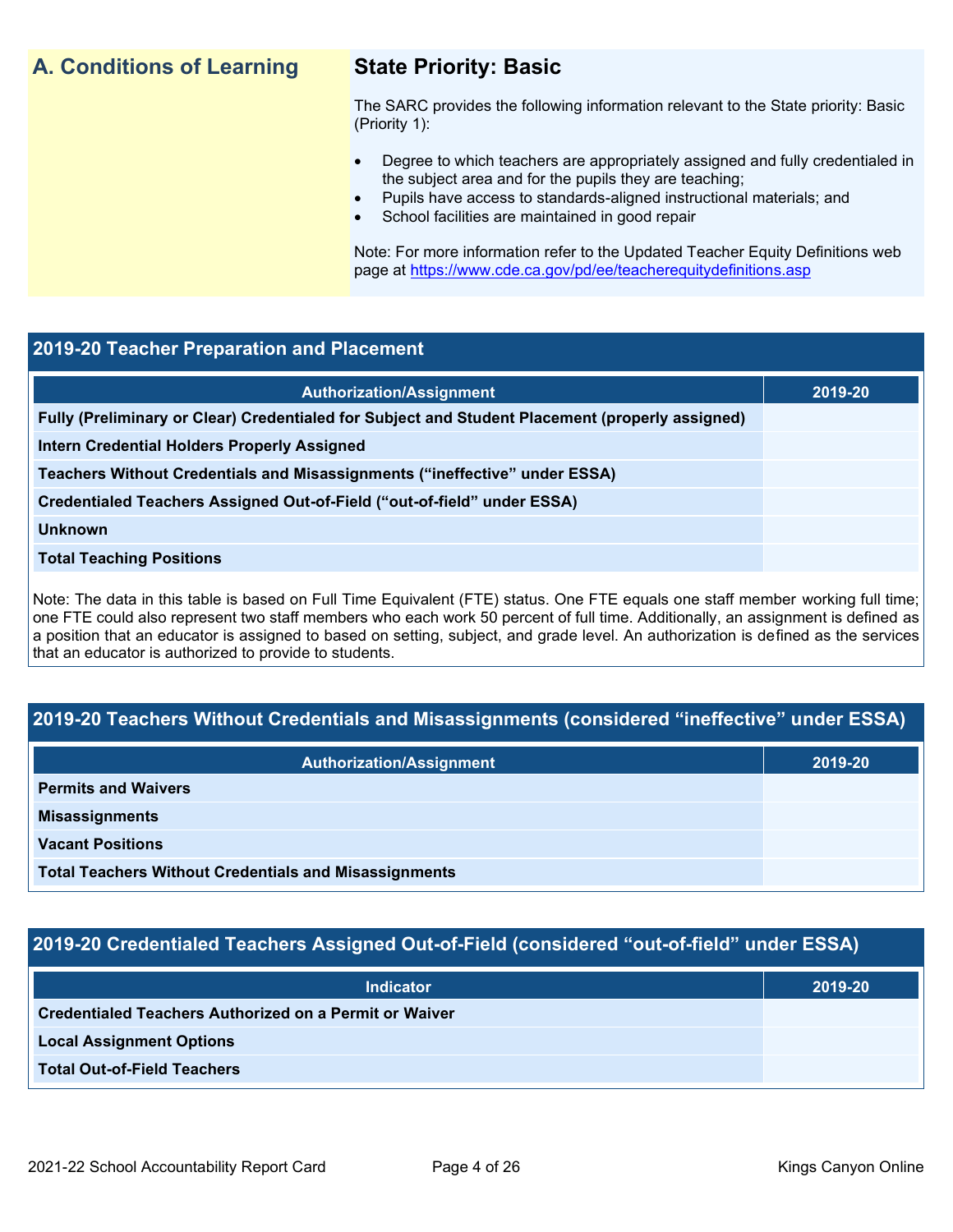#### **2019-20 Class Assignments**

| <b>Indicator</b>                                                                                                                                    | 2019-20 |
|-----------------------------------------------------------------------------------------------------------------------------------------------------|---------|
| <b>Misassignments for English Learners</b><br>(a percentage of all the classes with English learners taught by teachers that are misassigned)       |         |
| No credential, permit or authorization to teach<br>(a percentage of all the classes taught by teachers with no record of an authorization to teach) |         |

## **2021-22 Quality, Currency, Availability of Textbooks and Other Instructional Materials**

All students have access online to web-based curriculum, highly qualified KCUSD teachers and state certified online teachers, and a support environment 24 hours a day, 7 days a week.

#### **Year and month in which the data were collected** August 2021

| <b>Subject</b>               | Textbooks and Other Instructional Materials/year of<br><b>Adoption</b>                                                                                                                                                                                                                                                                                                                         | <b>From</b><br><b>Most</b><br><b>Recent</b><br><b>Adoption</b> | <b>Percent</b><br><b>Students</b><br><b>Lacking Own</b><br><b>Assigned</b><br><b>Copy</b> |
|------------------------------|------------------------------------------------------------------------------------------------------------------------------------------------------------------------------------------------------------------------------------------------------------------------------------------------------------------------------------------------------------------------------------------------|----------------------------------------------------------------|-------------------------------------------------------------------------------------------|
| <b>Reading/Language Arts</b> | Edgenuity offers University of California Office of the<br>President (UCOP)-approved, standards-based courses in "a-<br>g" instructional areas to fully prepare students for first-year<br>university programs. T<br>UCOP "a-g" APEX Courses Approved through 2021-2022<br>School Year:<br>English 9 Common Core<br>English 10 Common Core<br>English 11 Common Core<br>English 12 Common Core | Yes                                                            | 0%                                                                                        |
| <b>Mathematics</b>           | Edgenuity offers University of California Office of the<br>President (UCOP)-approved, standards-based courses in "a-<br>g" instructional areas to fully prepare students for first-year<br>university programs.<br>Mathematics I Common Core<br><b>Mathematics II Common Core</b><br><b>Mathematics III Common Core</b><br>Pre-Calculus<br><b>Business/Community Math</b>                      | Yes                                                            | 0%                                                                                        |
| <b>Science</b>               | Edgenuity offers University of California Office of the<br>President (UCOP)-approved, standards-based courses in "a-<br>g" instructional areas to fully prepare students for first-year<br>university programs.<br><b>Environmental Science</b><br><b>AP Environmental Science</b>                                                                                                             | Yes                                                            | 0%                                                                                        |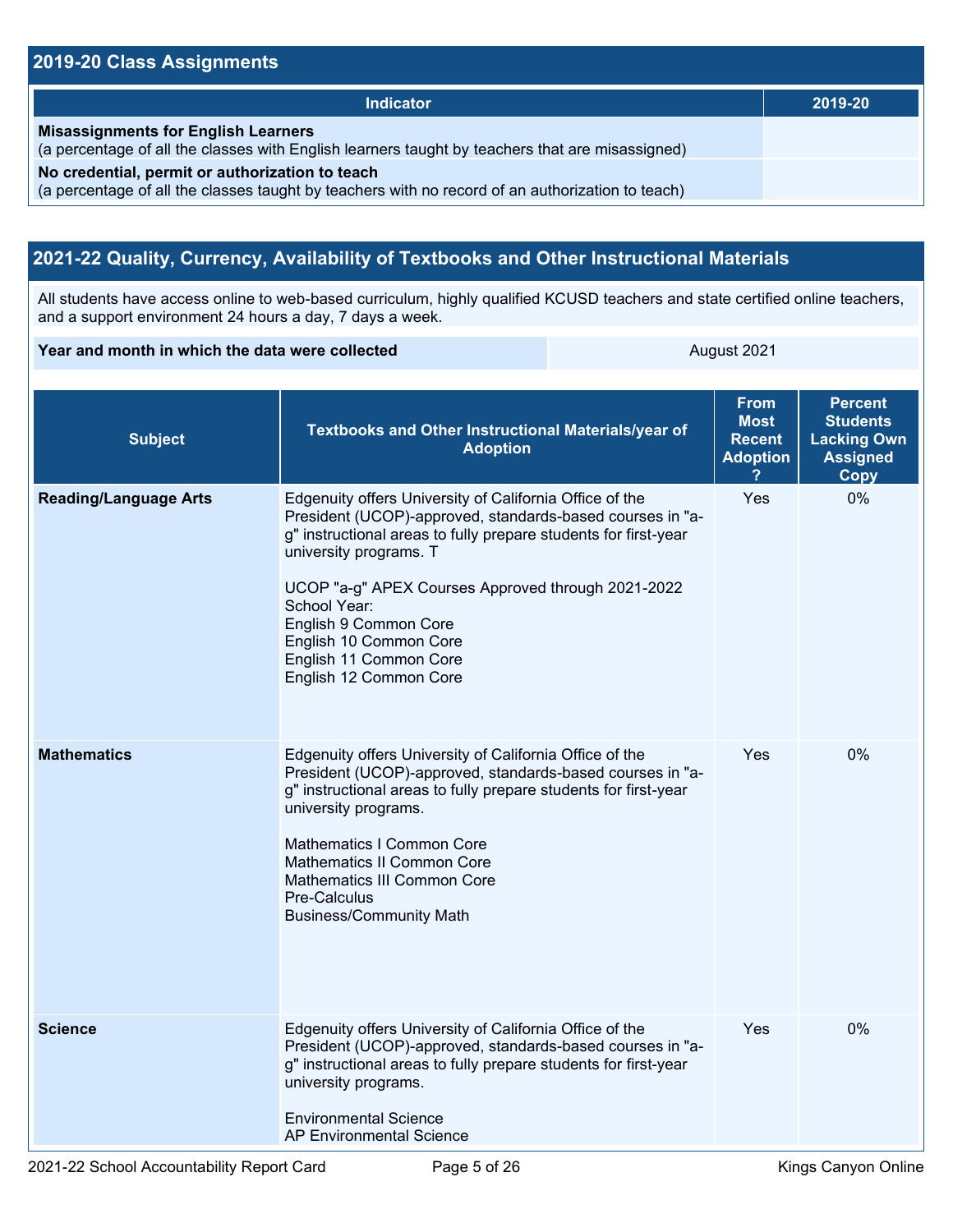|                                   | <b>Earth Science</b><br>Biology - Including labs<br><b>AP Biology</b><br>Chemistry - including labs<br><b>AP Chemistry</b><br>Physics - Including labs                                                                                                                                                                                                                                                               |     |           |
|-----------------------------------|----------------------------------------------------------------------------------------------------------------------------------------------------------------------------------------------------------------------------------------------------------------------------------------------------------------------------------------------------------------------------------------------------------------------|-----|-----------|
| <b>History-Social Science</b>     | Edgenuity offers University of California Office of the<br>President (UCOP)-approved, standards-based courses in "a-<br>g" instructional areas to fully prepare students for first-year<br>university programs.<br>World Geography<br>AP Human Geography<br><b>US History</b><br>AP US History<br>Economics<br><b>US Government</b><br>AP US Government                                                              | Yes | 0%        |
| <b>Foreign Language</b>           | Edgenuity offers University of California Office of the<br>President (UCOP)-approved, standards-based courses in "a-<br>g" instructional areas to fully prepare students for first-year<br>university programs.<br>French I<br>French II<br>French III<br>German I<br>German II<br>Spanish I<br>Spanish II<br>Spanish III<br>AP Spanish Language and Culture<br>American Sign Language 1<br>American Sign Language 2 | Yes | 0%        |
| <b>Health</b>                     | Edgenuity offers University of California Office of the<br>President (UCOP)-approved, standards-based courses in "a-<br>g" instructional areas to fully prepare students for first-year<br>university programs.<br><b>Physical Education</b><br><b>Contemporary Health</b><br><b>Health and Personal Fitness</b>                                                                                                     | Yes | $\pmb{0}$ |
| <b>Visual and Performing Arts</b> | Edgenuity offers University of California Office of the<br>President (UCOP)-approved, standards-based courses in "a-<br>g" instructional areas to fully prepare students for first-year                                                                                                                                                                                                                              | Yes | 0         |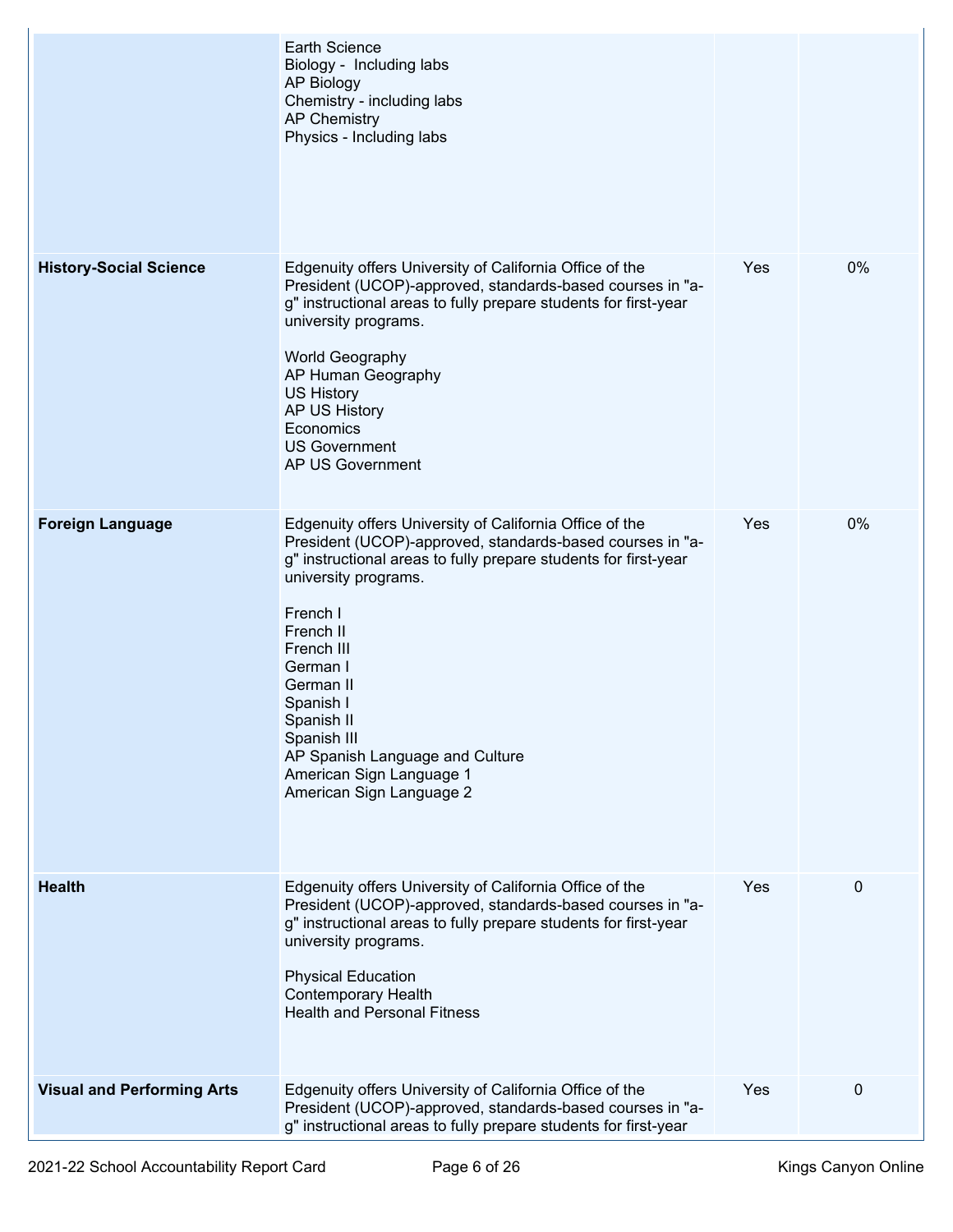|                                                        | university programs. The following courses are AG approved<br>visual and performing arts courses:<br><b>Visual Arts</b><br>2D Studio Art 1<br>Digital Art and Design 1<br><b>Exploring Music</b>                                                                                                                                                                     |     |          |
|--------------------------------------------------------|----------------------------------------------------------------------------------------------------------------------------------------------------------------------------------------------------------------------------------------------------------------------------------------------------------------------------------------------------------------------|-----|----------|
| <b>Science Laboratory Equipment</b><br>$(grades 9-12)$ | Edgenuity offers University of California Office of the<br>President (UCOP)-approved, standards-based courses in "a-<br>g" instructional areas to fully prepare students for first-0year<br>university programs.<br>Biology - Including labs<br>AP Biology- Including labs<br>Chemistry - Including labs<br>AP Chemistry- Including labs<br>Physics - Including labs | Yes | $\Omega$ |

## **School Facility Conditions and Planned Improvements**

The district takes great efforts to ensure that all schools are clean, safe, and functional. To assist in this effort, the district uses a facility survey instrument developed by the State of California Office of Public School Construction. The results of this survey are available at the Kings Canyon Unified School District Business Office. Below is more specific information on the condition of the school and the efforts made to ensure that students are provided with a clean, safe, and functional learning environment. Additional information about the condition of the school's facilities may be obtained by speaking with the school Administrator. Kings Canyon Online has 2 classrooms, and an Administration/Computer Lab/Library building. The main campus was built in 2007. District maintenance staff ensures that the repairs necessary to keep the school in good repair and working order are completed in a timely manner. A work order process is used to ensure efficient service and that emergency repairs are given the highest priority. The Director of Maintenance, custodial Supervisor, and the site Administrators work cooperatively with the custodial staff to develop cleaning schedules to ensure a clean and safe school. KCO built and opened a new resource center behind Reedley High School in 2020. This resource center opened in January of 2021.

#### **Year and month of the most recent FIT report** 10/2021 10/2021

**System Inspected Rate Good Rate Fair Rate Poor Repair Needed and Action Taken or Planned Systems:** Gas Leaks, Mechanical/HVAC, Sewer X Exemplary. **Interior:** Interior Surfaces X Exemplary. **Cleanliness:** Overall Cleanliness, Pest/Vermin Infestation X Exemplary. **Electrical** Exemplary. **Restrooms/Fountains:** Restrooms, Sinks/ Fountains X Exemplary. **Safety:** Fire Safety, Hazardous Materials X The Dunlap site continues to have high levels of uranium. District continues to provide bottled water. District currently in the funding phase through the state's water grant.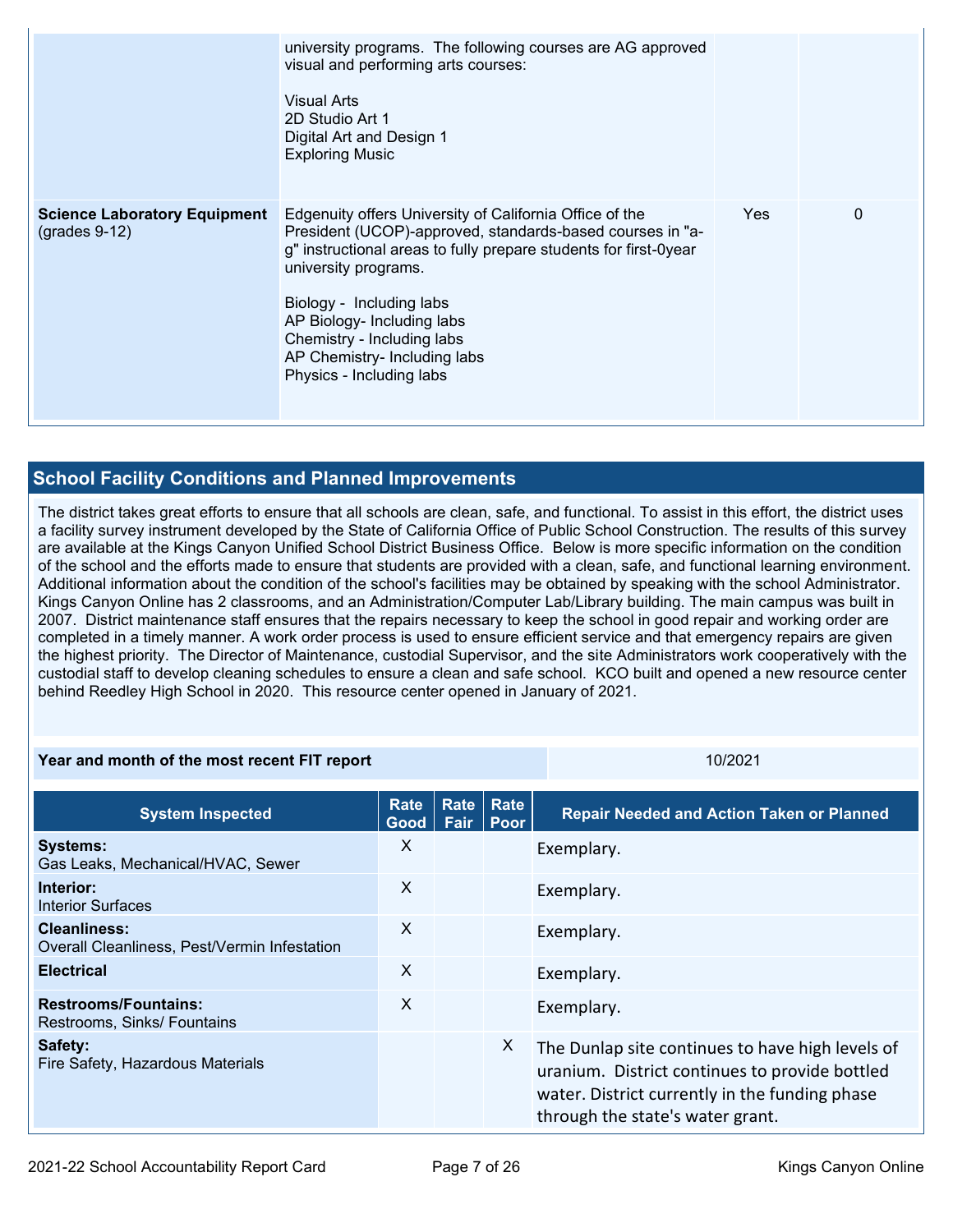| <b>School Facility Conditions and Planned Improvements</b>             |   |            |  |
|------------------------------------------------------------------------|---|------------|--|
| <b>Structural:</b><br><b>Structural Damage, Roofs</b>                  | X | Exemplary. |  |
| External:<br>Playground/School Grounds, Windows/<br>Doors/Gates/Fences |   |            |  |

| <b>Overall Facility Rate</b> |      |      |      |  |  |  |  |
|------------------------------|------|------|------|--|--|--|--|
| <b>Exemplary</b>             | Good | Fair | Poor |  |  |  |  |
|                              |      |      |      |  |  |  |  |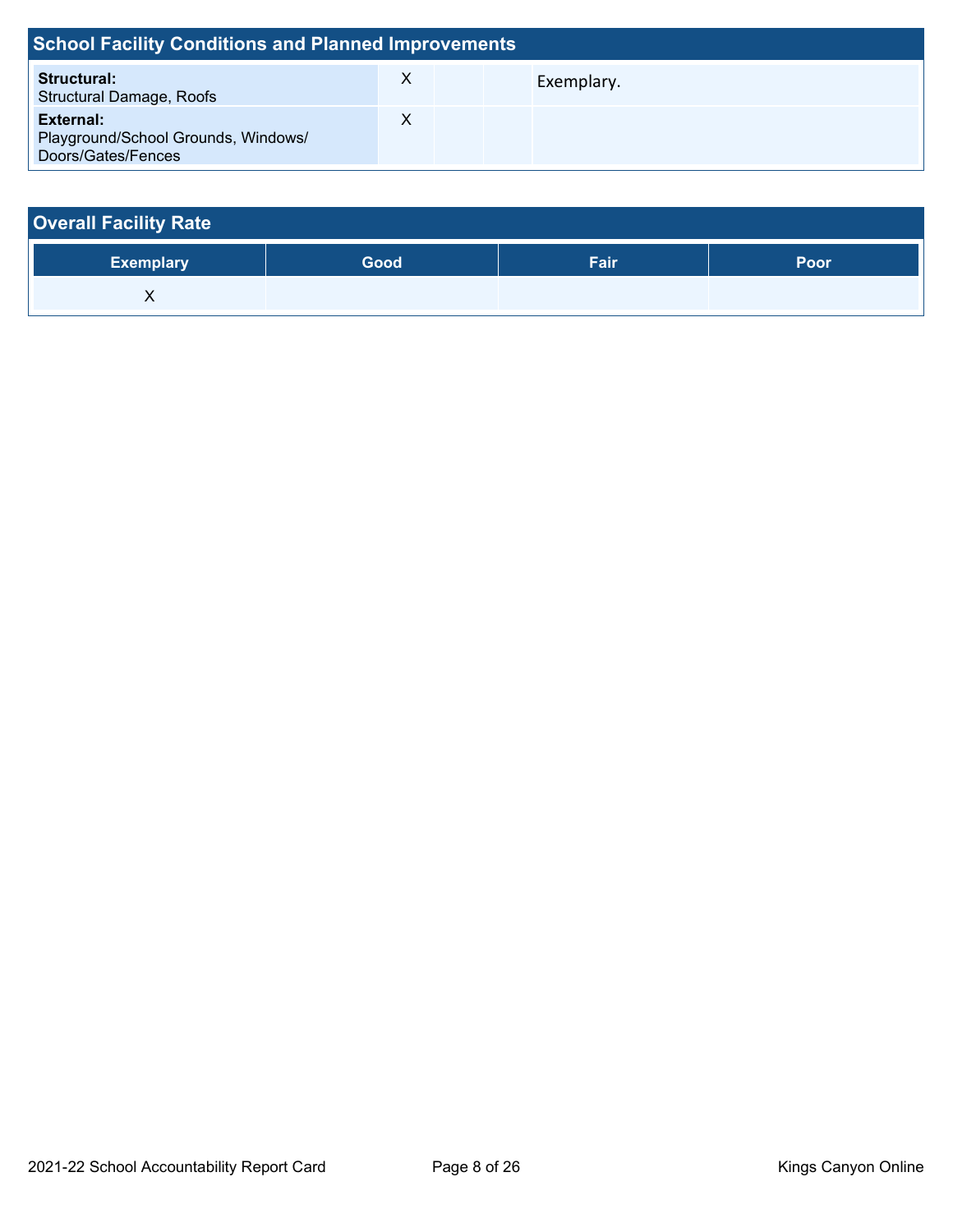## **B. Pupil Outcomes State Priority: Pupil Achievement**

The SARC provides the following information relevant to the State priority: Pupil Achievement (Priority 4):

#### **Statewide Assessments**

(i.e., California Assessment of Student Performance and Progress [CAASPP] System includes the Smarter Balanced Summative Assessments for students in the general education population and the California Alternate Assessments [CAAs] for English language arts/literacy [ELA] and mathematics given in grades three through eight and grade eleven. Only eligible students may participate in the administration of the CAAs. CAAs items are aligned with alternate achievement standards, which are linked with the Common Core State Standards [CCSS] for students with the most significant cognitive disabilities).

The CAASPP System encompasses the following assessments and student participation requirements:

- 1. **Smarter Balanced Summative Assessments and CAAs for ELA** in grades three through eight and grade eleven.
- 2. **Smarter Balanced Summative Assessments and CAAs for mathematics** in grades three through eight and grade eleven.
- 3. **California Science Test (CAST) and CAAs for Science** in grades five, eight, and once in high school (i.e., grade ten, eleven, or twelve).

#### **SARC Reporting in the 2020-2021 School Year Only**

Where the most viable option, LEAs were required to administer the statewide summative assessment in ELA and mathematics. Where a statewide summative assessment was not the most viable option for the LEA (or for one or more gradelevel[s] within the LEA) due to the pandemic, LEAs were allowed to report results from a different assessment that met the criteria established by the State Board of Education (SBE) on March 16, 2021. The assessments were required to be:

- Aligned with CA CCSS for ELA and mathematics;
- Available to students in grades 3 through 8, and grade 11; and
- Uniformly administered across a grade, grade span, school, or district to all eligible students.

#### **Options**

Note that the CAAs could only be administered in-person following health and safety requirements. If it was not viable for the LEA to administer the CAAs in person with health and safety guidelines in place, the LEA was directed to not administer the tests. There were no other assessment options available for the CAAs. Schools administered the Smarter Balanced Summative Assessments for ELA and mathematics, other assessments that meet the SBE criteria, or a combination of both, and they could only choose one of the following:

- Smarter Balanced ELA and mathematics summative assessments;
- Other assessments meeting the SBE criteria; or
- Combination of Smarter Balanced ELA and mathematics summative assessments and other assessments.

The percentage of students who have successfully completed courses that satisfy the requirements for entrance to the University of California and the California State University, or career technical education sequences or programs of study.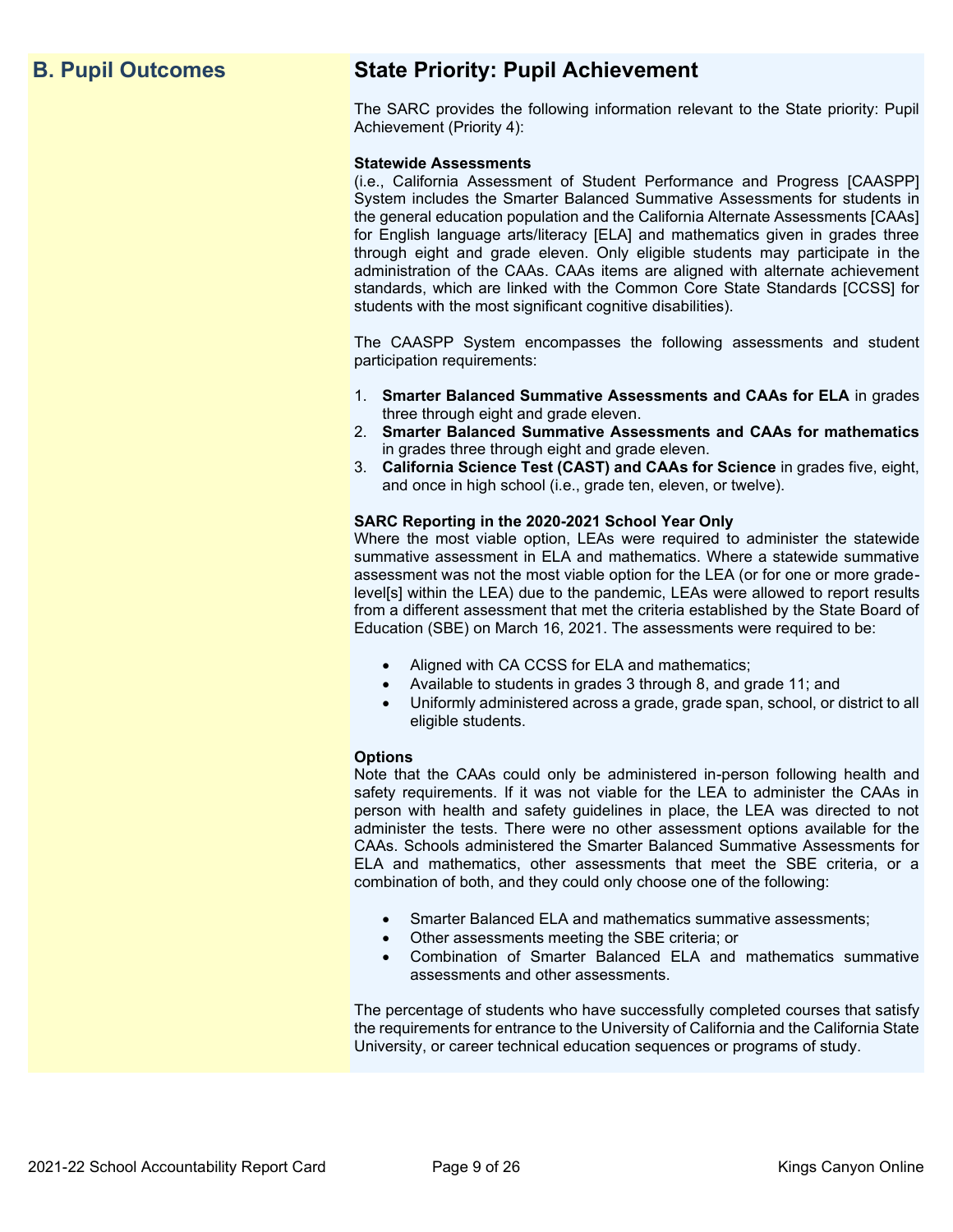#### **Percentage of Students Meeting or Exceeding the State Standard on CAASPP**

This table displays CAASPP test results in ELA and mathematics for all students grades three through eight and grade eleven taking and completing a state-administered assessment.

The 2019-2020 data cells with N/A values indicate that the 2019-2020 data are not available due to the COVID-19 pandemic and resulting summative test suspension. The Executive Order N-30-20 was issued which waived the assessment, accountability, and reporting requirements for the 2019-2020 school year.

The 2020-2021 data cells have N/A values because these data are not comparable to other year data due to the COVID-19 pandemic during the 2020-2021 school year. Where the CAASPP assessments in ELA and/or mathematics is not the most viable option, the LEAs were allowed to administer local assessments. Therefore, the 2020-2021 data between school years for the school, district, state are not an accurate comparison. As such, it is inappropriate to compare results of the 2020-2021 school year to other school years.

| <b>Subject</b>                                                 | <b>School</b><br>2019-20 | <b>School</b><br>2020-21 | District<br>2019-20 | <b>District</b><br>2020-21 | <b>State</b><br>2019-20 | <b>State</b><br>2020-21 |
|----------------------------------------------------------------|--------------------------|--------------------------|---------------------|----------------------------|-------------------------|-------------------------|
| <b>English Language Arts/Literacy</b><br>$(grades 3-8 and 11)$ | N/A                      | N/A                      | N/A                 | N/A                        | N/A                     | N/A                     |
| <b>Mathematics</b><br>$(grades 3-8 and 11)$                    | N/A                      | N/A                      | N/A                 | N/A                        | N/A                     | N/A                     |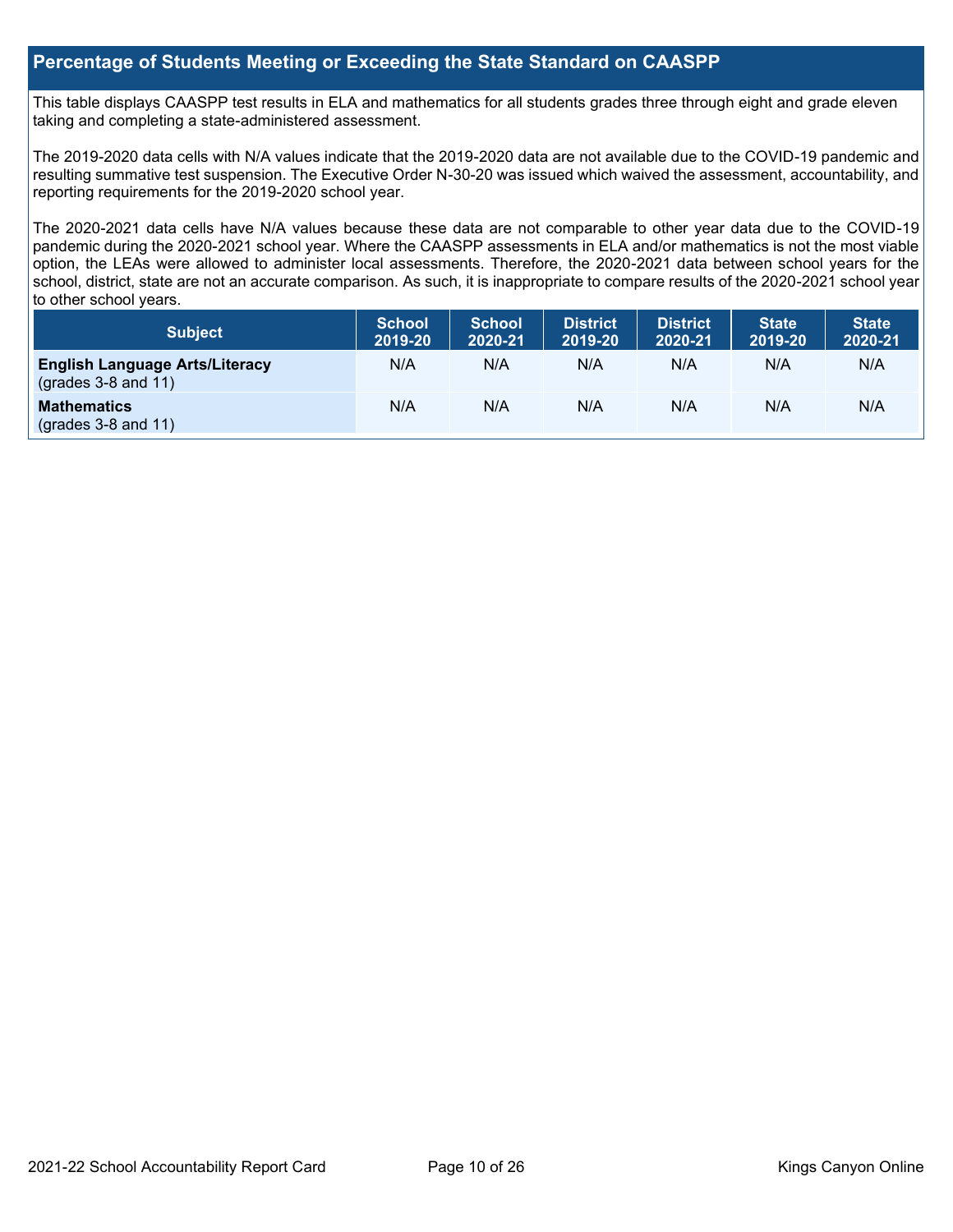### **2020-21 CAASPP Test Results in ELA by Student Group**

This table displays CAASPP test results in ELA by student group for students grades three through eight and grade eleven taking and completing a state-administered assessment. The CDE will populate this table for schools in cases where the school administered the CAASPP assessment. In cases where the school administered a local assessment instead of CAASPP, the CDE will populate this table with "NT" values, meaning this school did not test students using the CAASPP. See the local assessment(s) table for more information.

| <b>CAASPP</b><br><b>Student Groups</b>               | <b>CAASPP</b><br><b>Total</b><br><b>Enrollment</b> | <b>CAASPP</b><br><b>Number</b><br><b>Tested</b> | <b>CAASPP</b><br><b>Percent</b><br><b>Tested</b> | <b>CAASPP</b><br><b>Percent</b><br><b>Not Tested</b> | <b>CAASPP</b><br><b>Percent</b><br><b>Met or</b><br><b>Exceeded</b> |
|------------------------------------------------------|----------------------------------------------------|-------------------------------------------------|--------------------------------------------------|------------------------------------------------------|---------------------------------------------------------------------|
| <b>All Students</b>                                  | 23                                                 | 17                                              | 73.91                                            | 26.09                                                | 64.71                                                               |
| <b>Female</b>                                        | 12                                                 | 9                                               | 75                                               | 25                                                   | --                                                                  |
| <b>Male</b>                                          | 11                                                 | 8                                               | 72.73                                            | 27.27                                                | --                                                                  |
| American Indian or Alaska Native                     | $\mathbf 0$                                        | $\pmb{0}$                                       | $\pmb{0}$                                        | 0                                                    | $\pmb{0}$                                                           |
| <b>Asian</b>                                         | $\mathbf 0$                                        | $\mathbf 0$                                     | $\mathbf 0$                                      | $\Omega$                                             | $\mathbf 0$                                                         |
| <b>Black or African American</b>                     | $\mathbf{0}$                                       | $\mathbf 0$                                     | $\Omega$                                         | $\Omega$                                             | $\mathbf 0$                                                         |
| <b>Filipino</b>                                      | $\mathbf{0}$                                       | $\mathbf 0$                                     | $\mathbf 0$                                      | $\Omega$                                             | 0                                                                   |
| <b>Hispanic or Latino</b>                            | $\overline{\phantom{m}}$                           | $\overline{\phantom{m}}$                        | $\qquad \qquad -$                                | $\sim$                                               | $- -$                                                               |
| <b>Native Hawaiian or Pacific Islander</b>           | $\mathbf 0$                                        | $\pmb{0}$                                       | $\mathbf 0$                                      | $\Omega$                                             | $\mathbf 0$                                                         |
| <b>Two or More Races</b>                             | --                                                 | --                                              |                                                  | --                                                   | --                                                                  |
| <b>White</b>                                         | 12                                                 | 9                                               | 75                                               | 25                                                   |                                                                     |
| <b>English Learners</b>                              | $\overline{\phantom{m}}$                           | $\qquad \qquad -$                               | --                                               | --                                                   |                                                                     |
| <b>Foster Youth</b>                                  | $\mathbf{0}$                                       | $\mathbf{0}$                                    | $\mathbf 0$                                      | $\Omega$                                             | $\mathbf{0}$                                                        |
| <b>Homeless</b>                                      | $\mathbf 0$                                        | $\pmb{0}$                                       | $\mathbf 0$                                      | 0                                                    | $\pmb{0}$                                                           |
| <b>Military</b>                                      | $\mathbf{0}$                                       | $\mathbf 0$                                     | $\mathbf 0$                                      | $\Omega$                                             | 0                                                                   |
| <b>Socioeconomically Disadvantaged</b>               | 15                                                 | 10                                              | 66.67                                            | 33.33                                                | --                                                                  |
| <b>Students Receiving Migrant Education Services</b> | $\mathbf 0$                                        | $\mathbf 0$                                     | $\mathbf 0$                                      | $\Omega$                                             | 0                                                                   |
| <b>Students with Disabilities</b>                    | $\mathbf{0}$                                       | $\mathbf{0}$                                    | $\mathbf 0$                                      | 0                                                    | 0                                                                   |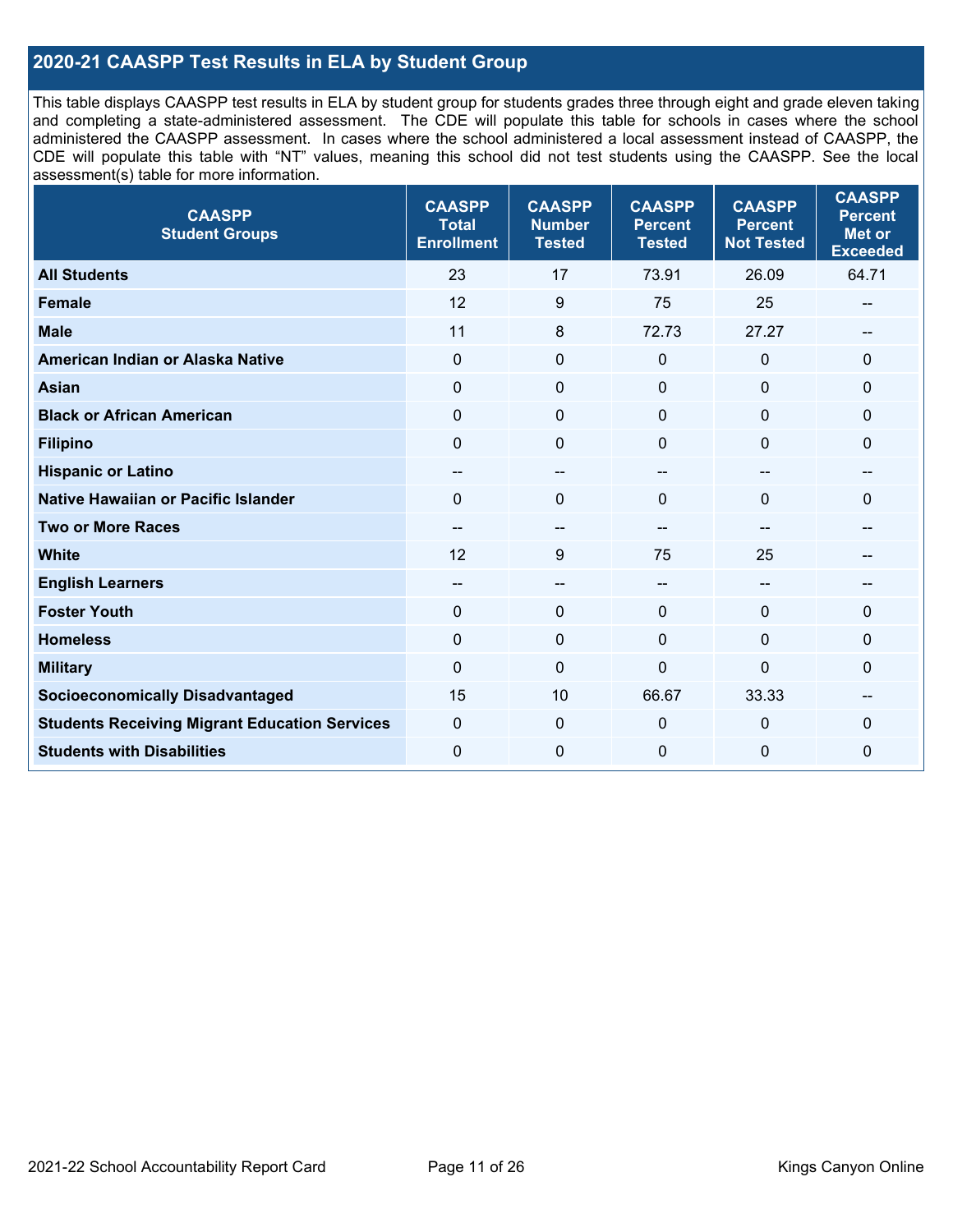### **2020-21 CAASPP Test Results in Math by Student Group**

This table displays CAASPP test results in Math by student group for students grades three through eight and grade eleven taking and completing a state-administered assessment. The CDE will populate this table for schools in cases where the school administered the CAASPP assessment. In cases where the school administered a local assessment instead of CAASPP, the CDE will populate this table with "NT" values, meaning this school did not test students using the CAASPP. See the local assessment(s) table for more information.

| <b>CAASPP</b><br><b>Student Groups</b>               | <b>CAASPP</b><br><b>Total</b><br><b>Enrollment</b> | <b>CAASPP</b><br><b>Number</b><br><b>Tested</b> | <b>CAASPP</b><br><b>Percent</b><br><b>Tested</b> | <b>CAASPP</b><br><b>Percent</b><br><b>Not Tested</b> | <b>CAASPP</b><br><b>Percent</b><br><b>Met or</b><br><b>Exceeded</b> |
|------------------------------------------------------|----------------------------------------------------|-------------------------------------------------|--------------------------------------------------|------------------------------------------------------|---------------------------------------------------------------------|
| <b>All Students</b>                                  | 23                                                 | 17                                              | 73.91                                            | 26.09                                                | 23.53                                                               |
| Female                                               | 12                                                 | 9                                               | 75.00                                            | 25.00                                                |                                                                     |
| <b>Male</b>                                          | 11                                                 | 8                                               | 72.73                                            | 27.27                                                | --                                                                  |
| American Indian or Alaska Native                     | $\mathbf 0$                                        | $\mathbf 0$                                     | $\mathbf 0$                                      | 0                                                    | $\mathbf 0$                                                         |
| <b>Asian</b>                                         | $\mathbf 0$                                        | $\pmb{0}$                                       | $\mathbf{0}$                                     | 0                                                    | $\mathbf 0$                                                         |
| <b>Black or African American</b>                     | $\mathbf{0}$                                       | $\mathbf{0}$                                    | $\Omega$                                         | $\Omega$                                             | $\mathbf 0$                                                         |
| <b>Filipino</b>                                      | $\mathbf{0}$                                       | $\mathbf 0$                                     | $\Omega$                                         | $\Omega$                                             | $\mathbf 0$                                                         |
| <b>Hispanic or Latino</b>                            | --                                                 | $\qquad \qquad -$                               | --                                               | --                                                   | --                                                                  |
| <b>Native Hawaiian or Pacific Islander</b>           | $\mathbf{0}$                                       | $\mathbf 0$                                     | $\mathbf 0$                                      | $\Omega$                                             | 0                                                                   |
| <b>Two or More Races</b>                             |                                                    | --                                              |                                                  |                                                      |                                                                     |
| <b>White</b>                                         | 12                                                 | 9                                               | 75.00                                            | 25.00                                                | $\hspace{0.05cm}$ – $\hspace{0.05cm}$                               |
| <b>English Learners</b>                              | --                                                 | --                                              | --                                               |                                                      |                                                                     |
| <b>Foster Youth</b>                                  | $\mathbf 0$                                        | $\mathbf 0$                                     | $\mathbf 0$                                      | $\Omega$                                             | $\mathbf{0}$                                                        |
| <b>Homeless</b>                                      | $\mathbf{0}$                                       | $\mathbf 0$                                     | $\mathbf 0$                                      | $\Omega$                                             | $\mathbf 0$                                                         |
| <b>Military</b>                                      | $\mathbf 0$                                        | 0                                               | 0                                                | 0                                                    | 0                                                                   |
| <b>Socioeconomically Disadvantaged</b>               | 15                                                 | 10                                              | 66.67                                            | 33.33                                                | --                                                                  |
| <b>Students Receiving Migrant Education Services</b> | $\mathbf 0$                                        | $\mathbf 0$                                     | $\mathbf 0$                                      | $\Omega$                                             | 0                                                                   |
| <b>Students with Disabilities</b>                    | $\mathbf 0$                                        | 0                                               | $\Omega$                                         | 0                                                    | 0                                                                   |

#### **2020-21 Local Assessment Test Results in ELA by Student Group**

This table displays Local Assessment test results in ELA by student group for students grades three through eight and grade eleven. LEAs/schools will populate this table for schools in cases where the school administered a local assessment. In cases where the school administered the CAASPP assessment, LEAs/schools will populate this table with "N/A" values in all cells, meaning this table is Not Applicable for this school.

| N/A<br><b>Student Groups</b>     | N/A<br><b>Total</b><br><b>Enrollment</b> | N/A<br><b>Number</b><br><b>Tested</b> | N/A<br><b>Percent</b><br><b>Tested</b> | N/A<br>Percent<br><b>Not Tested</b> | N/A<br><b>Percent</b><br><b>At or Above</b><br><b>Grade Level</b> |
|----------------------------------|------------------------------------------|---------------------------------------|----------------------------------------|-------------------------------------|-------------------------------------------------------------------|
| <b>All Students</b>              | N/A                                      | N/A                                   | N/A                                    | N/A                                 | N/A                                                               |
| Female                           | N/A                                      | N/A                                   | N/A                                    | N/A                                 | N/A                                                               |
| <b>Male</b>                      | N/A                                      | N/A                                   | N/A                                    | N/A                                 | N/A                                                               |
| American Indian or Alaska Native | N/A                                      | N/A                                   | N/A                                    | N/A                                 | N/A                                                               |
| <b>Asian</b>                     | N/A                                      | N/A                                   | N/A                                    | N/A                                 | N/A                                                               |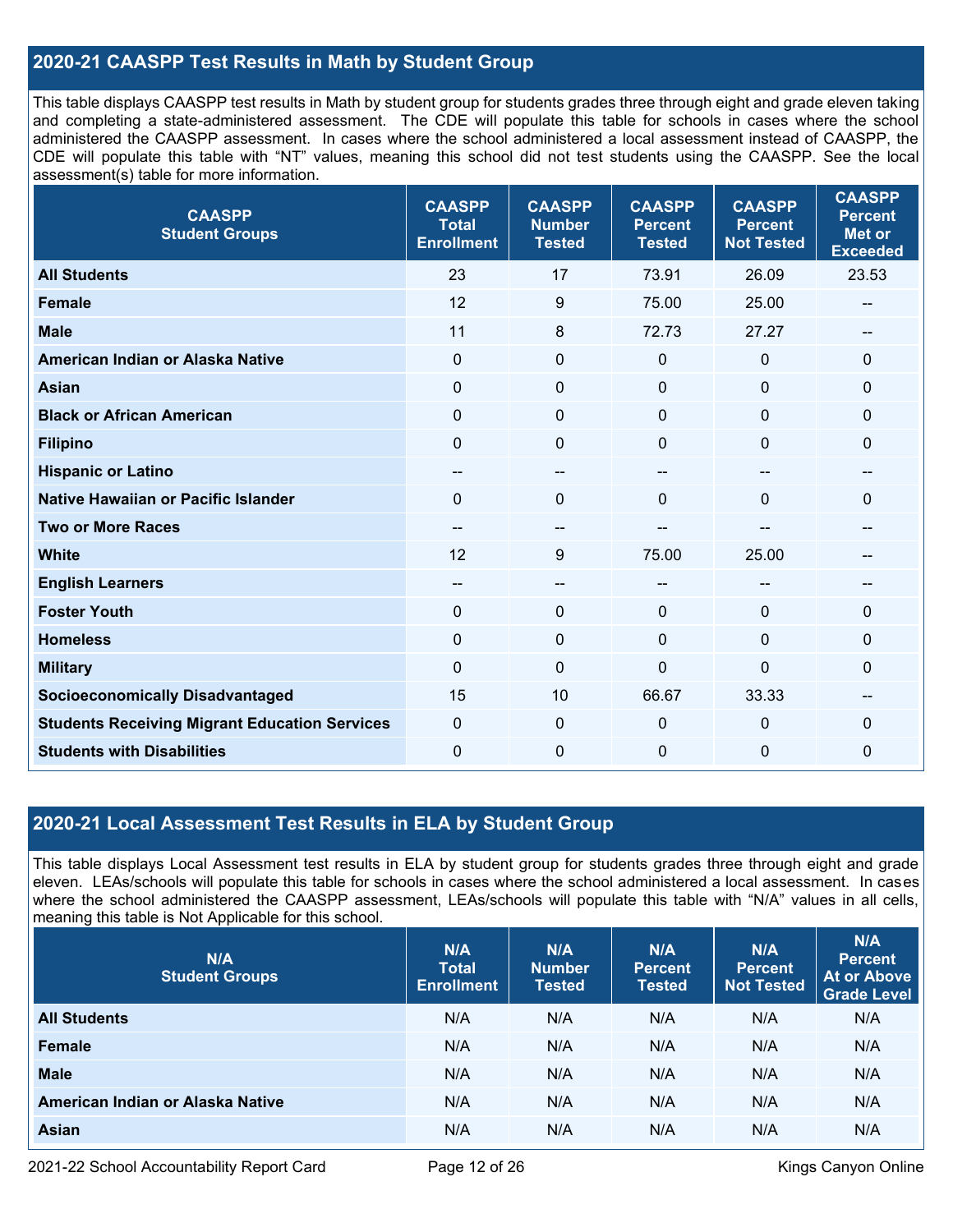| <b>Black or African American</b>                     | N/A                                                                                        | N/A | N/A | N/A | N/A |  |  |  |
|------------------------------------------------------|--------------------------------------------------------------------------------------------|-----|-----|-----|-----|--|--|--|
| <b>Filipino</b>                                      | N/A                                                                                        | N/A | N/A | N/A | N/A |  |  |  |
| <b>Hispanic or Latino</b>                            | N/A                                                                                        | N/A | N/A | N/A | N/A |  |  |  |
| Native Hawaiian or Pacific Islander                  | N/A                                                                                        | N/A | N/A | N/A | N/A |  |  |  |
| <b>Two or More Races</b>                             | N/A                                                                                        | N/A | N/A | N/A | N/A |  |  |  |
| <b>White</b>                                         | N/A                                                                                        | N/A | N/A | N/A | N/A |  |  |  |
| <b>English Learners</b>                              | N/A                                                                                        | N/A | N/A | N/A | N/A |  |  |  |
| <b>Foster Youth</b>                                  | N/A                                                                                        | N/A | N/A | N/A | N/A |  |  |  |
| <b>Homeless</b>                                      | N/A                                                                                        | N/A | N/A | N/A | N/A |  |  |  |
| <b>Military</b>                                      | N/A                                                                                        | N/A | N/A | N/A | N/A |  |  |  |
| <b>Socioeconomically Disadvantaged</b>               | N/A                                                                                        | N/A | N/A | N/A | N/A |  |  |  |
| <b>Students Receiving Migrant Education Services</b> | N/A                                                                                        | N/A | N/A | N/A | N/A |  |  |  |
| <b>Students with Disabilities</b>                    | N/A                                                                                        | N/A | N/A | N/A | N/A |  |  |  |
|                                                      | *At or above the grade-level standard in the context of the local assessment administered. |     |     |     |     |  |  |  |

## **2020-21 Local Assessment Test Results in Math by Student Group**

This table displays Local Assessment test results in Math by student group for students grades three through eight and grade eleven. LEAs/schools will populate this table for schools in cases where the school administered a local assessment. In cases where the school administered the CAASPP assessment, LEAs/schools will populate this table with "N/A" values in all cells, meaning this table is Not Applicable for this school.

| N/A<br><b>Student Groups</b>                         | N/A<br><b>Total</b><br><b>Enrollment</b> | N/A<br><b>Number</b><br><b>Tested</b> | N/A<br><b>Percent</b><br><b>Tested</b> | N/A<br><b>Percent</b><br><b>Not Tested</b> | N/A<br><b>Percent</b><br><b>At or Above</b><br><b>Grade Level</b> |
|------------------------------------------------------|------------------------------------------|---------------------------------------|----------------------------------------|--------------------------------------------|-------------------------------------------------------------------|
| <b>All Students</b>                                  | N/A                                      | N/A                                   | N/A                                    | N/A                                        | N/A                                                               |
| <b>Female</b>                                        | N/A                                      | N/A                                   | N/A                                    | N/A                                        | N/A                                                               |
| <b>Male</b>                                          | N/A                                      | N/A                                   | N/A                                    | N/A                                        | N/A                                                               |
| American Indian or Alaska Native                     | N/A                                      | N/A                                   | N/A                                    | N/A                                        | N/A                                                               |
| <b>Asian</b>                                         | N/A                                      | N/A                                   | N/A                                    | N/A                                        | N/A                                                               |
| <b>Black or African American</b>                     | N/A                                      | N/A                                   | N/A                                    | N/A                                        | N/A                                                               |
| <b>Filipino</b>                                      | N/A                                      | N/A                                   | N/A                                    | N/A                                        | N/A                                                               |
| <b>Hispanic or Latino</b>                            | N/A                                      | N/A                                   | N/A                                    | N/A                                        | N/A                                                               |
| Native Hawaiian or Pacific Islander                  | N/A                                      | N/A                                   | N/A                                    | N/A                                        | N/A                                                               |
| <b>Two or More Races</b>                             | N/A                                      | N/A                                   | N/A                                    | N/A                                        | N/A                                                               |
| <b>White</b>                                         | N/A                                      | N/A                                   | N/A                                    | N/A                                        | N/A                                                               |
| <b>English Learners</b>                              | N/A                                      | N/A                                   | N/A                                    | N/A                                        | N/A                                                               |
| <b>Foster Youth</b>                                  | N/A                                      | N/A                                   | N/A                                    | N/A                                        | N/A                                                               |
| <b>Homeless</b>                                      | N/A                                      | N/A                                   | N/A                                    | N/A                                        | N/A                                                               |
| <b>Military</b>                                      | N/A                                      | N/A                                   | N/A                                    | N/A                                        | N/A                                                               |
| <b>Socioeconomically Disadvantaged</b>               | N/A                                      | N/A                                   | N/A                                    | N/A                                        | N/A                                                               |
| <b>Students Receiving Migrant Education Services</b> | N/A                                      | N/A                                   | N/A                                    | N/A                                        | N/A                                                               |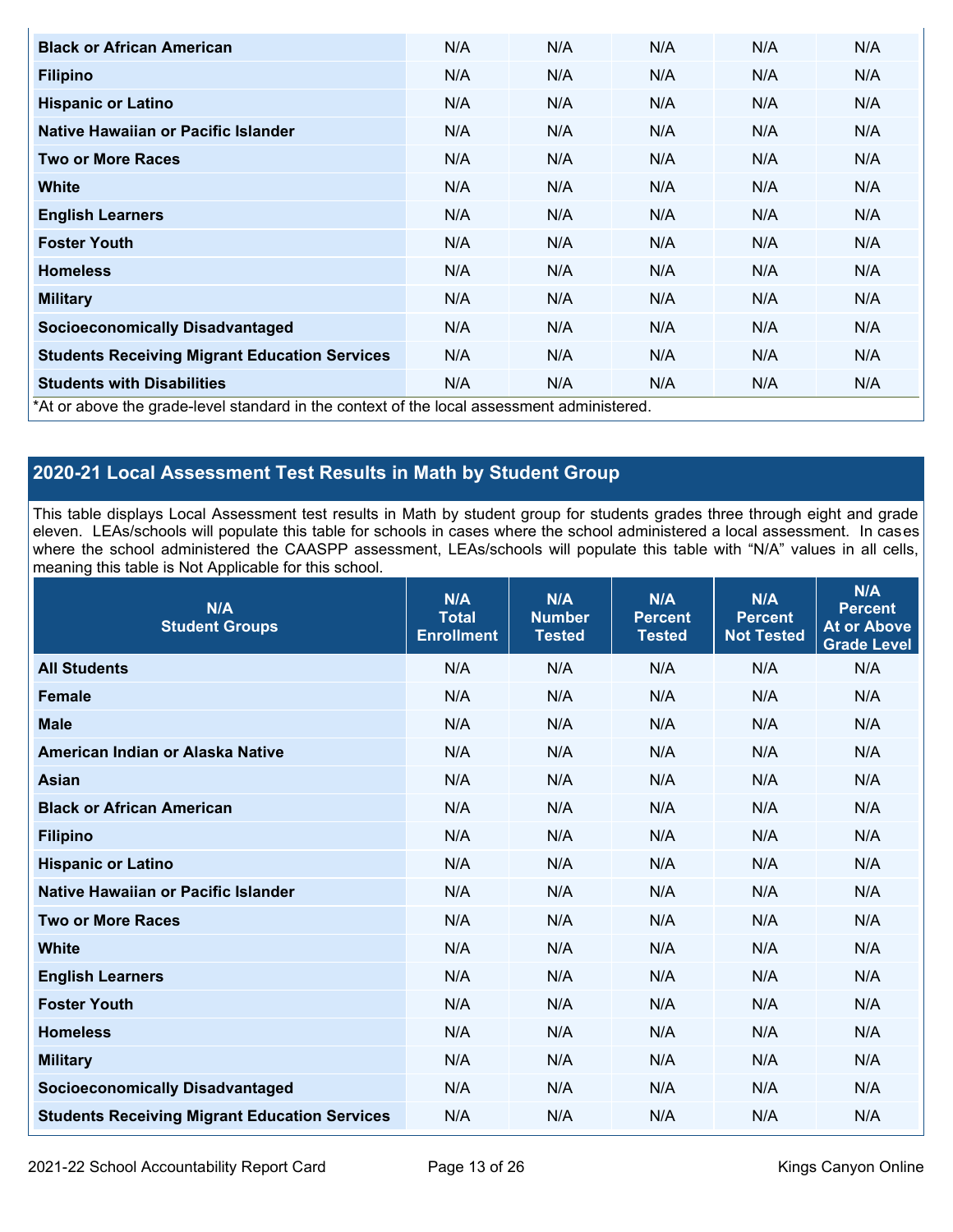| <b>Students with Disabilities</b>                                                           | N/A | N/A | N/A | N/A | N/A |
|---------------------------------------------------------------------------------------------|-----|-----|-----|-----|-----|
| *At as above the escale level standard in the context of the local accordinate admissioned. |     |     |     |     |     |

\*At or above the grade-level standard in the context of the local assessment administered.

#### **CAASPP Test Results in Science for All Students**

This table displays the percentage of all students grades five, eight, and High School meeting or exceeding the State Standard.

The 2019-2020 data cells with N/A values indicate that the 2019-2020 data are not available due to the COVID-19 pandemic and resulting summative testing suspension. The Executive Order N-30-20 was issued which waived the assessment, accountability, and reporting requirements for the 2019-2020 school year.

For any 2020-2021 data cells with N/T values indicate that this school did not test students using the CAASPP Science.

| <b>Subject</b>                | <b>School</b><br>2019-20 | <b>School</b><br>2020-21 | <b>District</b><br>12019-20 | District<br>2020-21 | <b>State</b><br>2019-20 | <b>State</b><br>2020-21 |
|-------------------------------|--------------------------|--------------------------|-----------------------------|---------------------|-------------------------|-------------------------|
| <b>Science</b>                | N/A                      | NT                       | N/A                         | NT.                 | N/A                     | 28.72                   |
| (grades 5, 8 and high school) |                          |                          |                             |                     |                         |                         |

#### **2020-21 CAASPP Test Results in Science by Student Group**

This table displays CAASPP test results in Science by student group for students grades five, eight, and High School. For any data cells with N/T values indicate that this school did not test students using the CAASPP Science.

| <b>Student Group</b>                                 | <b>Total</b><br><b>Enrollment</b> | <b>Number</b><br><b>Tested</b> | <b>Percent</b><br><b>Tested</b> | <b>Percent</b><br><b>Not Tested</b> | <b>Percent</b><br><b>Met or</b><br><b>Exceeded</b> |
|------------------------------------------------------|-----------------------------------|--------------------------------|---------------------------------|-------------------------------------|----------------------------------------------------|
| <b>All Students</b>                                  | 42                                | <b>NT</b>                      | <b>NT</b>                       | <b>NT</b>                           | <b>NT</b>                                          |
| <b>Female</b>                                        | 27                                | <b>NT</b>                      | <b>NT</b>                       | <b>NT</b>                           | <b>NT</b>                                          |
| <b>Male</b>                                          | 15                                | <b>NT</b>                      | <b>NT</b>                       | <b>NT</b>                           | <b>NT</b>                                          |
| American Indian or Alaska Native                     | $\Omega$                          | $\mathbf 0$                    | $\mathbf 0$                     | $\mathbf 0$                         | $\mathbf{0}$                                       |
| <b>Asian</b>                                         | $\mathbf 0$                       | $\mathbf 0$                    | $\mathbf 0$                     | $\mathbf 0$                         | $\mathbf{0}$                                       |
| <b>Black or African American</b>                     | 0                                 | $\mathbf 0$                    | $\mathbf 0$                     | 0                                   | $\mathbf 0$                                        |
| <b>Filipino</b>                                      | $\Omega$                          | $\mathbf 0$                    | $\mathbf{0}$                    | $\Omega$                            | $\mathbf 0$                                        |
| <b>Hispanic or Latino</b>                            | 21                                | <b>NT</b>                      | <b>NT</b>                       | <b>NT</b>                           | <b>NT</b>                                          |
| Native Hawaiian or Pacific Islander                  | 0                                 | $\mathbf 0$                    | $\mathbf{0}$                    | $\mathbf 0$                         | $\mathbf{0}$                                       |
| <b>Two or More Races</b>                             | --                                | <b>NT</b>                      | <b>NT</b>                       | <b>NT</b>                           | <b>NT</b>                                          |
| <b>White</b>                                         | 19                                | <b>NT</b>                      | <b>NT</b>                       | <b>NT</b>                           | <b>NT</b>                                          |
| <b>English Learners</b>                              | $\mathbf 0$                       | $\mathbf 0$                    | $\mathbf 0$                     | $\mathbf 0$                         | $\mathbf{0}$                                       |
| <b>Foster Youth</b>                                  | $\mathbf 0$                       | $\mathbf 0$                    | $\mathbf 0$                     | $\mathbf 0$                         | $\mathbf{0}$                                       |
| <b>Homeless</b>                                      | 0                                 | $\mathbf 0$                    | $\mathbf 0$                     | $\mathbf 0$                         | $\mathbf 0$                                        |
| <b>Military</b>                                      | $\Omega$                          | $\mathbf 0$                    | $\mathbf{0}$                    | $\mathbf{0}$                        | $\mathbf{0}$                                       |
| <b>Socioeconomically Disadvantaged</b>               | 25                                | <b>NT</b>                      | <b>NT</b>                       | <b>NT</b>                           | <b>NT</b>                                          |
| <b>Students Receiving Migrant Education Services</b> | $\mathbf 0$                       | $\mathbf 0$                    | $\mathbf{0}$                    | $\mathbf{0}$                        | $\mathbf{0}$                                       |
| <b>Students with Disabilities</b>                    | $\qquad \qquad -$                 | <b>NT</b>                      | <b>NT</b>                       | <b>NT</b>                           | <b>NT</b>                                          |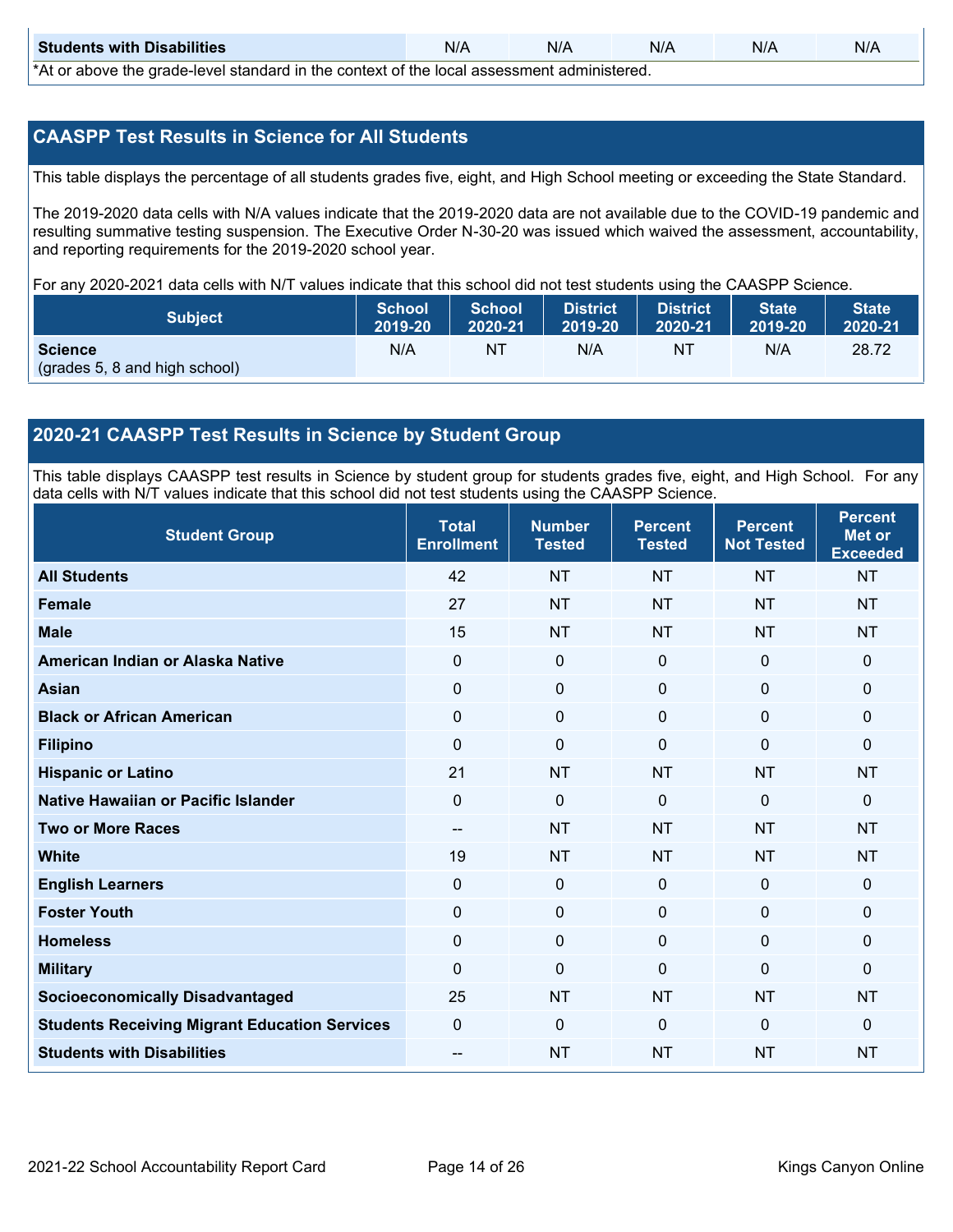#### **2020-21 Career Technical Education Programs**

CTE course participation rates at KCO have been very low historically. This is largely because most students spend the majority of their time focused on passing graduation requirement courses. Students do have access to participating in the following CTE courses while attending Kings Canyon Online:

Intro to Forestry Wildlife and Natural Resource Management 1,2 ROP Photography ROP Culinary Arts ROP Urban Wildfire ROP Automotive Service and Maintenance ROP CNA

KCO will continue to explore opportunities to provide students with additional CTE course options in the future.

| 2020-21 Career Technical Education (CTE) Participation                                                                            |                                  |  |  |  |
|-----------------------------------------------------------------------------------------------------------------------------------|----------------------------------|--|--|--|
| <b>Measure</b>                                                                                                                    | <b>CTE Program Participation</b> |  |  |  |
| Number of Pupils Participating in CTE                                                                                             |                                  |  |  |  |
| Percent of Pupils that Complete a CTE Program and Earn a High School Diploma                                                      |                                  |  |  |  |
| Percent of CTE Courses that are Sequenced or Articulated Between the School and<br><b>Institutions of Postsecondary Education</b> | 50                               |  |  |  |

### **Course Enrollment/Completion**

This table displays the course enrollment/completion of University of California (UC) and/or California State University (CSU) admission requirements.

| <b>UC/CSU Course Measure</b>                                                | <b>Percent</b> |
|-----------------------------------------------------------------------------|----------------|
| 2020-2021 Pupils Enrolled in Courses Required for UC/CSU Admission          | 20.51          |
| 2019-2020 Graduates Who Completed All Courses Required for UC/CSU Admission |                |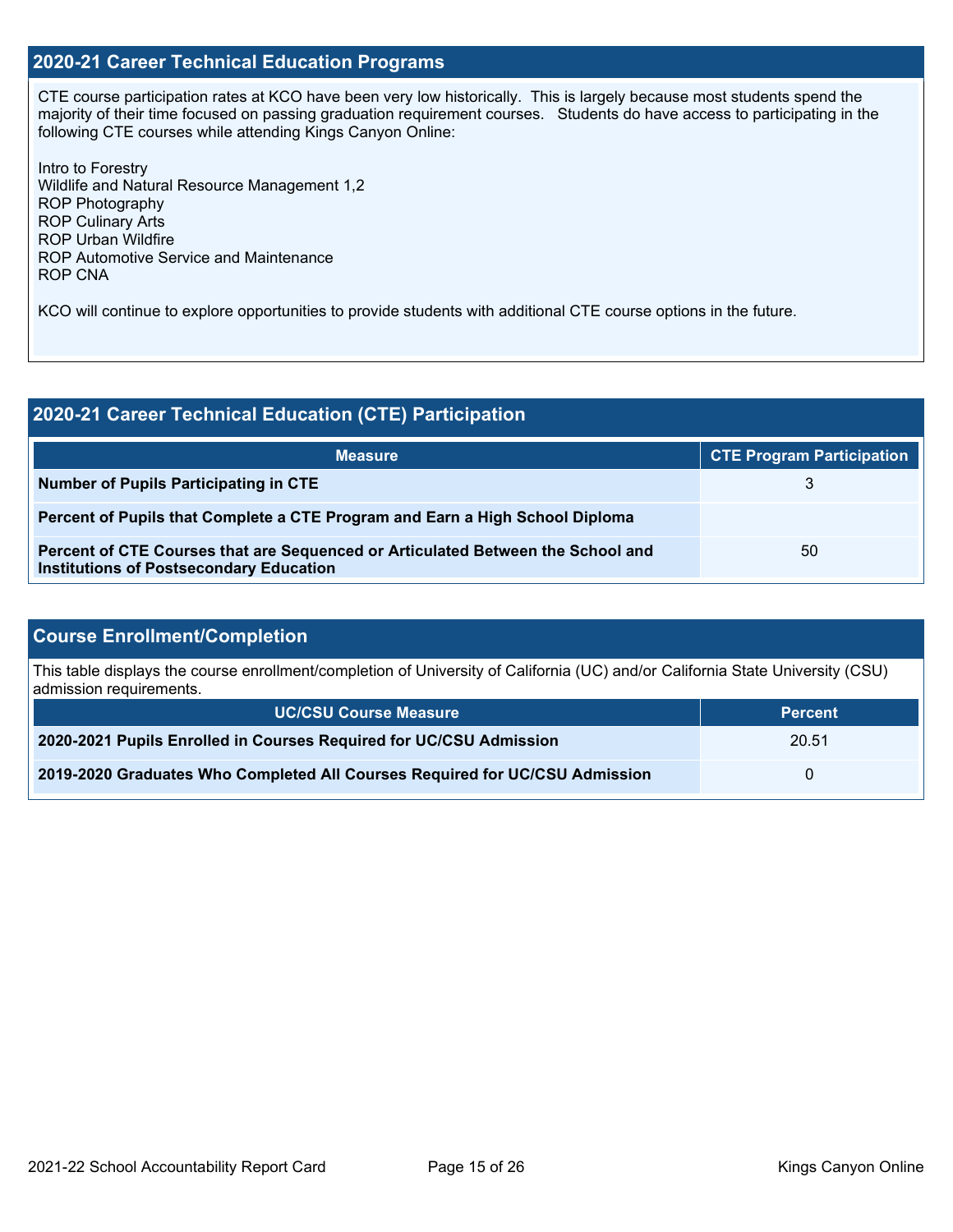## **B. Pupil Outcomes State Priority: Other Pupil Outcomes**

The SARC provides the following information relevant to the State priority: Other Pupil Outcomes (Priority 8): Pupil outcomes in the subject area of physical education.

#### **2020-21 California Physical Fitness Test Results**

Due to the COVID-19 crisis, the Physical Fitness Test was suspended during the 2020-2021 school year and therefore no data are reported and each cell in this table is populated with "N/A."

| <b>Grade Level</b> | <b>Four of Six Fitness Standards</b> | <b>Five of Six Fitness Standards</b> | Percentage of Students Meeting   Percentage of Students Meeting   Percentage of Students Meeting  <br><b>Six of Six Fitness Standards</b> |
|--------------------|--------------------------------------|--------------------------------------|-------------------------------------------------------------------------------------------------------------------------------------------|
| Grade 5            | N/A                                  | N/A                                  | N/A                                                                                                                                       |
| Grade 7            | N/A                                  | N/A                                  | N/A                                                                                                                                       |
| Grade 9            | N/A                                  | N/A                                  | N/A                                                                                                                                       |

## **C. Engagement State Priority: Parental Involvement**

The SARC provides the following information relevant to the State priority: Parental Involvement (Priority 3): Efforts the school district makes to seek parent input in making decisions regarding the school district and at each school site.

#### **2021-22 Opportunities for Parental Involvement**

All enrolled students are on Independent Study and their assignments are completed online. Our parents are in a working partnership with the teachers to assist and oversee the student's progress and success week to week. As of 2020-2021, we have started an academic recognition activity in which parents are invited to attend. We plan to continue with this new student recognition opportunity in 2021-2022. We also offer parents the opportunity to participate on our School Site Council committee each year. Nomination forms are sent out so they can nominate others parents or themselves for the committee. In addition, parents are invited to fill out questionnaires and surveys regarding their child's experience at KCO and the PRIDE expectations. We are always seeking feedback on how things are going from the parent perspective and how things could be improved. Annually, parents are encouraged to attend Back to School Night, either virtually or in person, and are also encouraged to attend parent workshops hosted by other district schools. Finally, parents are invited to district LCAP community meetings around the development of the Kings Canyon Unified and Kings Canyon Online Local Control Accountability Plans.

## **C. Engagement State Priority: Pupil Engagement**

The SARC provides the following information relevant to the State priority: Pupil Engagement (Priority 5):

- High school dropout rates;
- High school graduation rates; and
- Chronic Absenteeism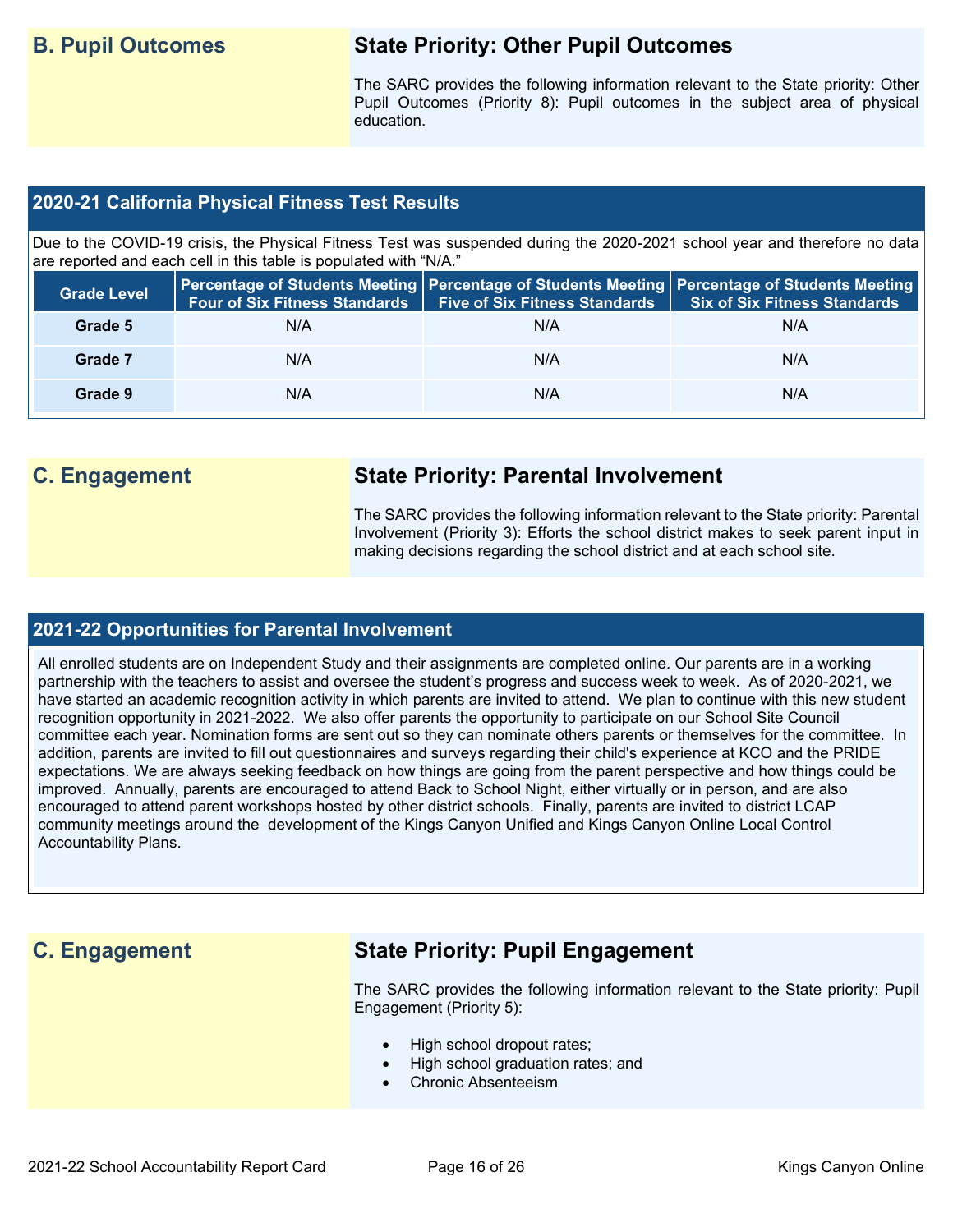### **Dropout Rate and Graduation Rate (Four-Year Cohort Rate)**

| <b>Indicator</b>       | <b>School</b><br>2018-19 | School<br>2019-20 | <b>School</b><br>2020-21 | <b>District</b><br>$2018 - 19$ | District<br>$12019 - 201$ | <b>District</b><br>2020-21 | <b>State</b><br>2018-19 | <b>State</b><br>2019-20 | State <sup>1</sup><br>2020-21 |
|------------------------|--------------------------|-------------------|--------------------------|--------------------------------|---------------------------|----------------------------|-------------------------|-------------------------|-------------------------------|
| <b>Dropout Rate</b>    | 9.1                      | 0.0               | 3.0                      | 2.7                            | 1.6                       | 2.2                        | 9.0                     | 8.9                     | 9.4                           |
| <b>Graduation Rate</b> | 63.6                     | 90.0              | 93.9                     | 83.8                           | 89.4                      | 81.3                       | 84.5                    | 84.2                    | 83.6                          |

## **2020-21 Graduation Rate by Student Group (Four-Year Cohort Rate)**

This table displays the 2020-21 graduation rate by student group. For information on the Four-Year Adjusted Cohort Graduation Rate (ACGR), visit the CDE Adjusted Cohort Graduation Rate web page at [www.cde.ca.gov/ds/ad/acgrinfo.asp.](http://www.cde.ca.gov/ds/ad/acgrinfo.asp)

| <b>Student Group</b>                                 | <b>Number of</b><br><b>Students in Cohort</b> | <b>Number of</b><br><b>Cohort Graduates</b> | <b>Cohort</b><br><b>Graduation Rate</b> |
|------------------------------------------------------|-----------------------------------------------|---------------------------------------------|-----------------------------------------|
| <b>All Students</b>                                  | 33                                            | 31                                          | 93.9                                    |
| <b>Female</b>                                        | 24                                            | 22                                          | 91.7                                    |
| <b>Male</b>                                          | $\overline{\phantom{m}}$                      | $\qquad \qquad -$                           | --                                      |
| American Indian or Alaska Native                     | 0                                             | $\mathbf 0$                                 | 0.00                                    |
| <b>Asian</b>                                         | 0                                             | $\mathbf 0$                                 | 0.00                                    |
| <b>Black or African American</b>                     | $\Omega$                                      | $\mathbf 0$                                 | 0.00                                    |
| <b>Filipino</b>                                      | 0                                             | $\mathbf 0$                                 | 0.00                                    |
| <b>Hispanic or Latino</b>                            | 22                                            | 20                                          | 90.9                                    |
| Native Hawaiian or Pacific Islander                  | 0                                             | $\mathbf 0$                                 | 0.00                                    |
| <b>Two or More Races</b>                             | $\overline{\phantom{a}}$                      | $\hspace{0.05cm}$                           | $\overline{\phantom{a}}$                |
| <b>White</b>                                         | --                                            | --                                          | --                                      |
| <b>English Learners</b>                              | --                                            |                                             | --                                      |
| <b>Foster Youth</b>                                  | 0.0                                           | 0.0                                         | 0.0                                     |
| <b>Homeless</b>                                      | 0.0                                           | 0.0                                         | 0.0                                     |
| <b>Socioeconomically Disadvantaged</b>               | 29                                            | 27                                          | 93.1                                    |
| <b>Students Receiving Migrant Education Services</b> | --                                            | $\hspace{0.05cm} \cdots$                    | $\hspace{0.05cm}$ – $\hspace{0.05cm}$   |
| <b>Students with Disabilities</b>                    | --                                            | --                                          | --                                      |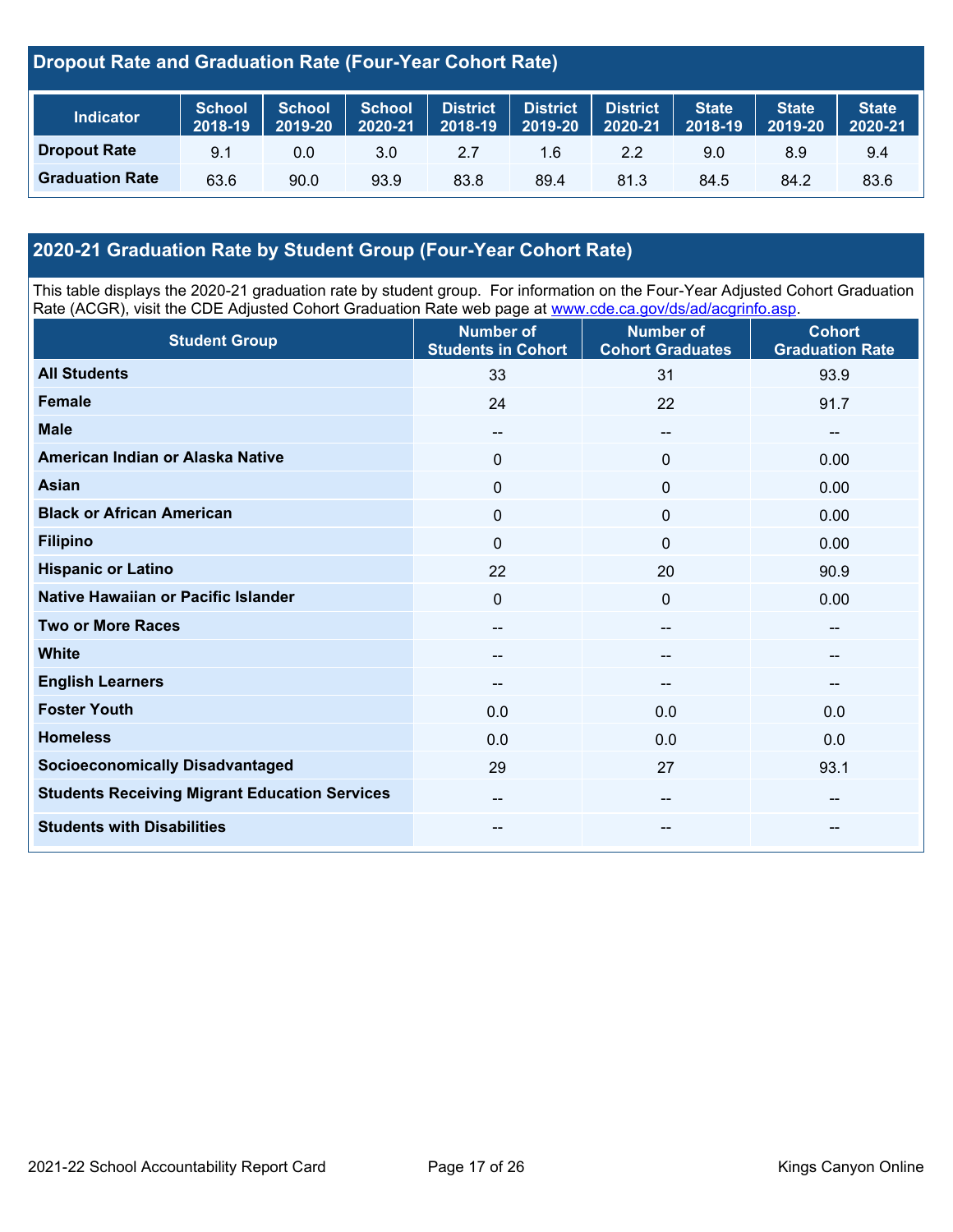## **2020-21 Chronic Absenteeism by Student Group**

| <b>Student Group</b>                                 | <b>Cumulative</b><br><b>Enrollment</b> | <b>Chronic</b><br><b>Absenteeism</b><br><b>Eligible Enrollment</b> | <b>Chronic</b><br><b>Absenteeism</b><br><b>Count</b> | <b>Chronic</b><br><b>Absenteeism</b><br><b>Rate</b> |
|------------------------------------------------------|----------------------------------------|--------------------------------------------------------------------|------------------------------------------------------|-----------------------------------------------------|
| <b>All Students</b>                                  | 104                                    | 98                                                                 | 17                                                   | 17.3                                                |
| <b>Female</b>                                        | 68                                     | 65                                                                 | 9                                                    | 13.8                                                |
| <b>Male</b>                                          | 36                                     | 33                                                                 | 8                                                    | 24.2                                                |
| American Indian or Alaska Native                     | $\Omega$                               | $\overline{0}$                                                     | $\mathbf{0}$                                         | 0.0                                                 |
| <b>Asian</b>                                         | $\overline{2}$                         | $\overline{2}$                                                     | $\mathbf 0$                                          | 0.0                                                 |
| <b>Black or African American</b>                     | $\Omega$                               | $\mathbf{0}$                                                       | $\mathbf{0}$                                         | 0.0                                                 |
| <b>Filipino</b>                                      | $\mathbf{1}$                           | $\mathbf{1}$                                                       | $\mathbf{0}$                                         | 0.0                                                 |
| <b>Hispanic or Latino</b>                            | 55                                     | 52                                                                 | 12                                                   | 23.1                                                |
| Native Hawaiian or Pacific Islander                  | 0                                      | $\mathbf 0$                                                        | $\mathbf 0$                                          | 0.0                                                 |
| <b>Two or More Races</b>                             | $\overline{7}$                         | $\overline{7}$                                                     | 1                                                    | 14.3                                                |
| <b>White</b>                                         | 39                                     | 36                                                                 | 4                                                    | 11.1                                                |
| <b>English Learners</b>                              | $\overline{4}$                         | $\overline{4}$                                                     | $\Omega$                                             | 0.0                                                 |
| <b>Foster Youth</b>                                  | $\mathbf{0}$                           | $\mathbf{0}$                                                       | $\Omega$                                             | 0.0                                                 |
| <b>Homeless</b>                                      | $\Omega$                               | $\mathbf 0$                                                        | $\Omega$                                             | 0.0                                                 |
| <b>Socioeconomically Disadvantaged</b>               | 74                                     | 70                                                                 | 14                                                   | 20.0                                                |
| <b>Students Receiving Migrant Education Services</b> | 1                                      | 1                                                                  | $\mathbf{0}$                                         | 0.0                                                 |
| <b>Students with Disabilities</b>                    | $\overline{2}$                         | 2                                                                  | $\Omega$                                             | 0.0                                                 |

## **C. Engagement State Priority: School Climate**

The SARC provides the following information relevant to the State priority: School Climate (Priority 6):

- Pupil suspension rates;
- Pupil expulsion rates; and
- Other local measures on the sense of safety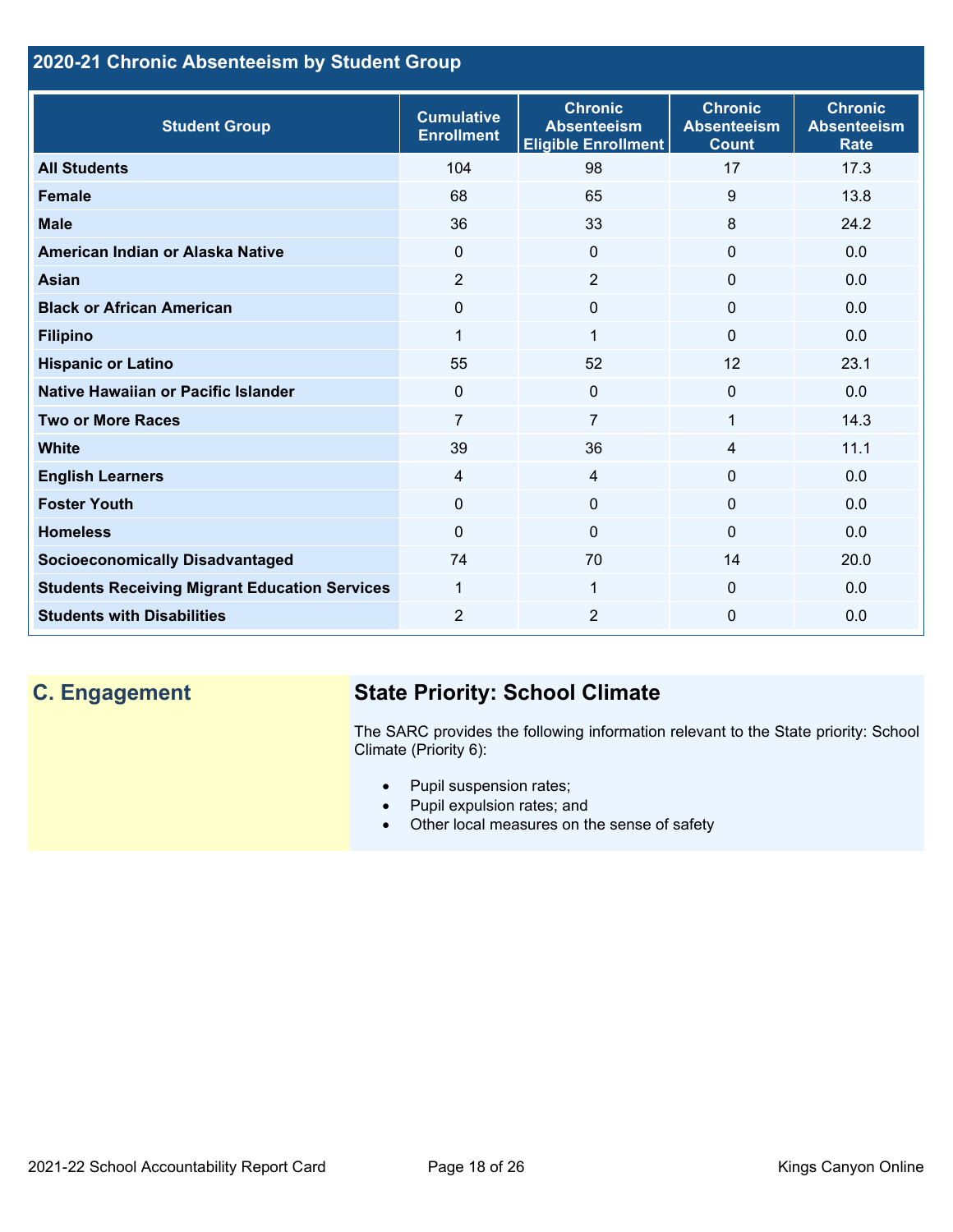#### **Suspensions and Expulsions**

This table displays suspensions and expulsions data collected between July through June, each full school year respectively. Data collected during the 2020-21 school year may not be comparable to earlier years of this collection due to differences in learning mode instruction in response to the COVID-19 pandemic.

| <b>Subject</b>     | <b>School</b><br>2018-19 | <b>School</b><br>2020-21 | <b>District</b><br>2018-19 | <b>District</b><br>2020-21 | <b>State</b><br>2018-19 | <b>State</b><br>2020-21 |
|--------------------|--------------------------|--------------------------|----------------------------|----------------------------|-------------------------|-------------------------|
| <b>Suspensions</b> | 1.30                     | 0.00                     | 3.08                       | 0.53                       | 3.47                    | 0.20                    |
| <b>Expulsions</b>  | 0.00                     | 0.00                     | 0.02                       | 0.00                       | 0.08                    | 0.00                    |

This table displays suspensions and expulsions data collected between July through February, partial school year due to the COVID-19 pandemic. The 2019-2020 suspensions and expulsions rate data are not comparable to other year data because the 2019-2020 school year is a partial school year due to the COVID-19 crisis. As such, it would be inappropriate to make any comparisons in rates of suspensions and expulsions in the 2019-2020 school year compared to other school years.

| <b>Subject</b>     | School<br>2019-20 | <b>District</b><br>2019-20 | <b>State</b><br>2019-20 |
|--------------------|-------------------|----------------------------|-------------------------|
| <b>Suspensions</b> | 0.00              | 2.38                       | 2.45                    |
| <b>Expulsions</b>  | 0.00              | 0.00                       | 0.05                    |

#### **2020-21 Suspensions and Expulsions by Student Group**

| <b>Student Group</b>                                 | <b>Suspensions Rate</b> | <b>Expulsions Rate</b> |
|------------------------------------------------------|-------------------------|------------------------|
| <b>All Students</b>                                  | 0.00                    | 0.00                   |
| <b>Female</b>                                        | 0.00                    | 0.00                   |
| <b>Male</b>                                          | 0.00                    | 0.00                   |
| American Indian or Alaska Native                     | 0.00                    | 0.00                   |
| Asian                                                | 0.00                    | 0.00                   |
| <b>Black or African American</b>                     | 0.00                    | 0.00                   |
| <b>Filipino</b>                                      | 0.00                    | 0.00                   |
| <b>Hispanic or Latino</b>                            | 0.00                    | 0.00                   |
| Native Hawaiian or Pacific Islander                  | 0.00                    | 0.00                   |
| <b>Two or More Races</b>                             | 0.00                    | 0.00                   |
| <b>White</b>                                         | 0.00                    | 0.00                   |
| <b>English Learners</b>                              | 0.00                    | 0.00                   |
| <b>Foster Youth</b>                                  | 0.00                    | 0.00                   |
| <b>Homeless</b>                                      | 0.00                    | 0.00                   |
| <b>Socioeconomically Disadvantaged</b>               | 0.00                    | 0.00                   |
| <b>Students Receiving Migrant Education Services</b> | 0.00                    | 0.00                   |
| <b>Students with Disabilities</b>                    | 0.00                    | 0.00                   |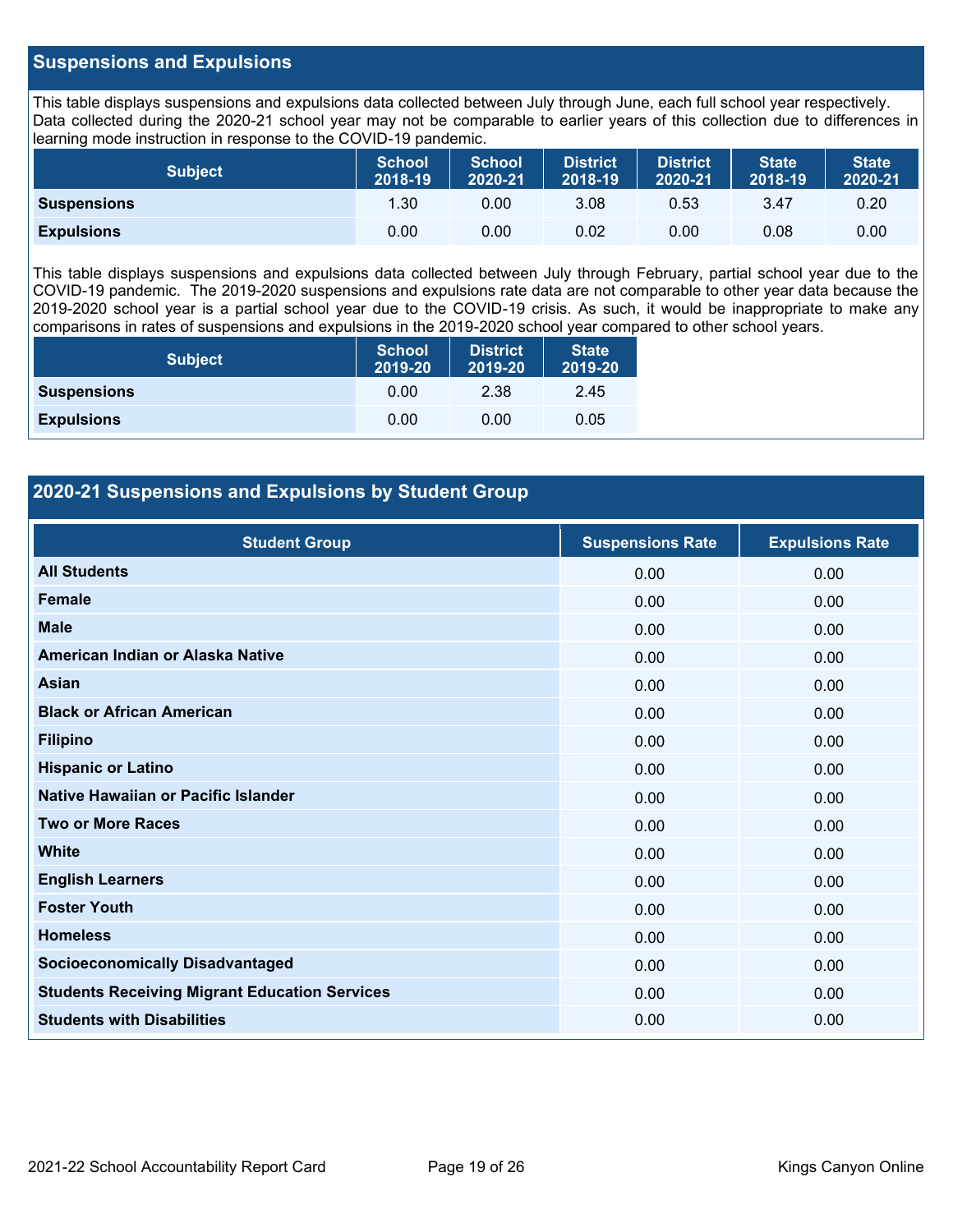#### **2021-22 School Safety Plan**

Safety of students and staff is a primary concern of Kings Canyon Online. Before, during, and after school, the campus is monitored by assigned teaching and administrative staff. All visitors must sign in at the office and wear appropriate identification while on campus. The comprehensive school safety plan is designed to assist in preparing for emergencies, managing emergency response efforts, and maintaining a safe school environment. The plan requires identification of security needs, development of prevention and intervention techniques, evaluation of physical facilities, and communication with staff and students. Components of the plan include: child abuse reporting procedures, procedures for teacher notification of dangerous pupils, disaster response procedures such as fire, earthquake, and Run-Hide-Fight, procedures for safe ingress and egress from school, sexual harassment policies, and suspension and expulsion policies. The safety plan is reviewed annually, updated as needed, and fully compliant with federal and state regulations. The school's disaster preparedness plan includes steps for ensuring the safety of students and staff during a disaster. Emergency preparedness drills are conducted regularly and the school staff is appropriately trained.

The plan was last reviewed and shared with staff in October 2021 and approved by the KCO SSC on November 2, 2021.

#### **2018-19 Secondary Average Class Size and Class Size Distribution**

This table displays the 2018-19 average class size and class size distribution. The columns titled "Number of Classes" indicates how many classes fall into each size category (a range of total students per classroom). At the secondary school level, this information is reported by subject area rather than grade level.

| <b>Subject</b>               | <b>Average</b><br><b>Class</b><br><b>Size</b> | 1-22 Students | Number of Classes with   Number of Classes with   Number of Classes with<br>23-32 Students | 33+ Students |
|------------------------------|-----------------------------------------------|---------------|--------------------------------------------------------------------------------------------|--------------|
| <b>English Language Arts</b> | 9                                             | 5             |                                                                                            |              |
| <b>Mathematics</b>           | 5                                             |               |                                                                                            |              |
| <b>Science</b>               | 5                                             | 4             |                                                                                            |              |
| <b>Social Science</b>        | 8                                             | 6             |                                                                                            |              |

#### **2019-20 Secondary Average Class Size and Class Size Distribution**

This table displays the 2019-20 average class size and class size distribution. The columns titled "Number of Classes" indicates how many classes fall into each size category (a range of total students per classroom). At the secondary school level, this information is reported by subject area rather than grade level.

| <b>Subject</b>               | <b>Average</b><br><b>Class</b><br><b>Size</b> | 1-22 Students | Number of Classes with   Number of Classes with<br>23-32 Students | <b>Number of Classes with</b><br>33+ Students |
|------------------------------|-----------------------------------------------|---------------|-------------------------------------------------------------------|-----------------------------------------------|
| <b>English Language Arts</b> | 13                                            | 4             |                                                                   |                                               |
| <b>Mathematics</b>           |                                               |               |                                                                   |                                               |
| <b>Science</b>               | 6                                             | 4             |                                                                   |                                               |
| <b>Social Science</b>        | 8                                             |               |                                                                   |                                               |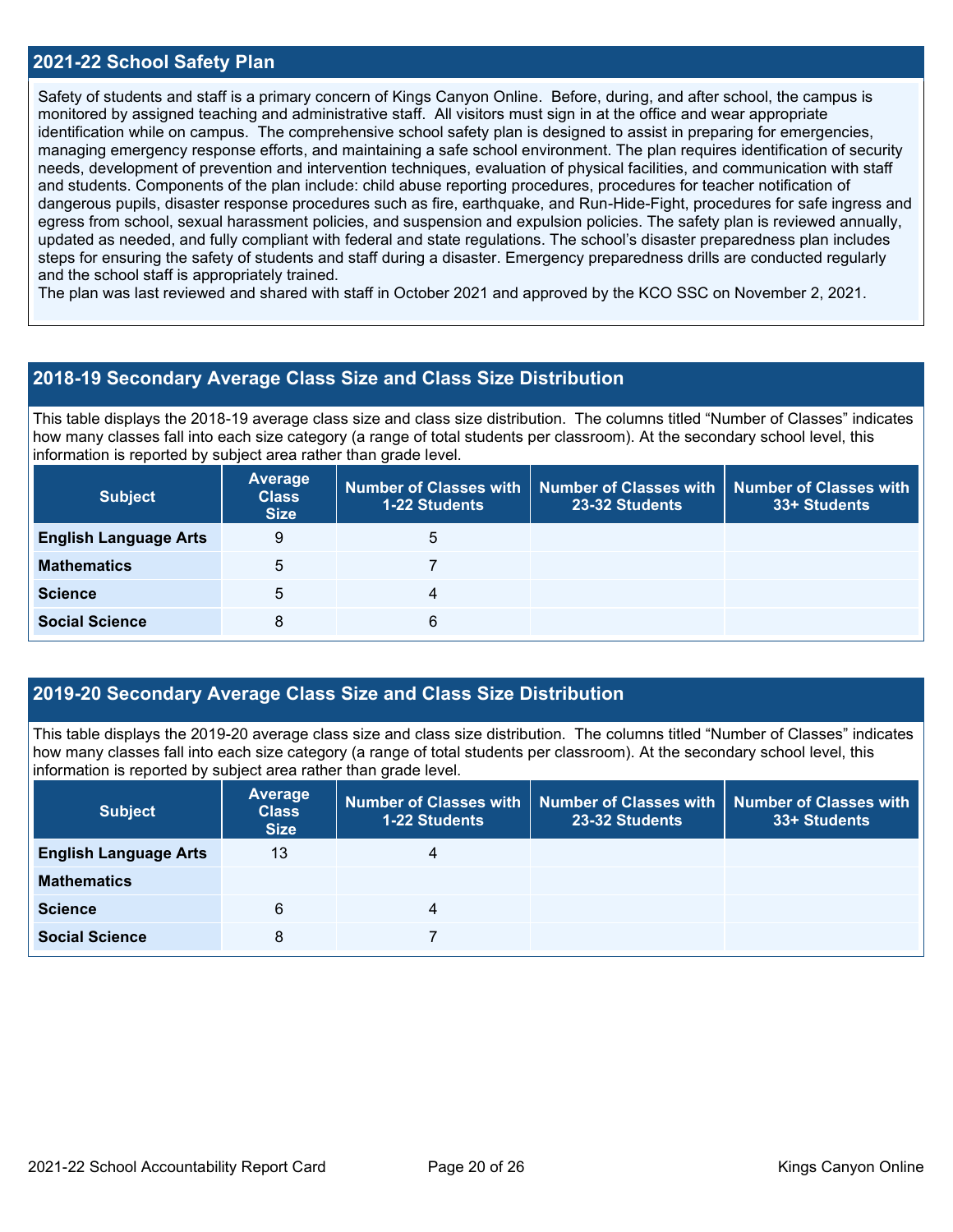#### **2020-21 Secondary Average Class Size and Class Size Distribution**

This table displays the 2020-21 average class size and class size distribution. The columns titled "Number of Classes" indicates how many classes fall into each size category (a range of total students per classroom). At the secondary school level, this information is reported by subject area rather than grade level.

| <b>Subject</b>               | <b>Average</b><br><b>Class</b><br><b>Size</b> | 1-22 Students | Number of Classes with   Number of Classes with  <br>23-32 Students | <b>Number of Classes with</b><br>33+ Students |
|------------------------------|-----------------------------------------------|---------------|---------------------------------------------------------------------|-----------------------------------------------|
| <b>English Language Arts</b> | 4                                             | 4             |                                                                     |                                               |
| <b>Mathematics</b>           |                                               |               |                                                                     |                                               |
| <b>Science</b>               | 4                                             | 3             |                                                                     |                                               |
| <b>Social Science</b>        | 3                                             | 6             |                                                                     |                                               |

#### **2020-21 Ratio of Pupils to Academic Counselor**

This table displays the ratio of pupils to Academic Counselor. One full time equivalent (FTE) equals one staff member working full time; one FTE could also represent two staff members who each work 50 percent of full time.

| <b>Title</b>                 | <b>Ratio</b> |
|------------------------------|--------------|
| Pupils to Academic Counselor |              |

### **2020-21 Student Support Services Staff**

This table displays the number of FTE support staff assigned to this school. One full time equivalent (FTE) equals one staff member working full time; one FTE could also represent two staff members who each work 50 percent of full time.

| <b>Title</b>                                                         | <b>Number of FTE Assigned to School</b> |
|----------------------------------------------------------------------|-----------------------------------------|
| <b>Counselor (Academic, Social/Behavioral or Career Development)</b> | 0                                       |
| Library Media Teacher (Librarian)                                    | $\mathbf{0}$                            |
| Library Media Services Staff (Paraprofessional)                      | $\mathbf{0}$                            |
| <b>Psychologist</b>                                                  | $\mathbf{0}$                            |
| <b>Social Worker</b>                                                 | 0                                       |
| <b>Speech/Language/Hearing Specialist</b>                            | $\mathbf{0}$                            |
| <b>Resource Specialist (non-teaching)</b>                            | 0                                       |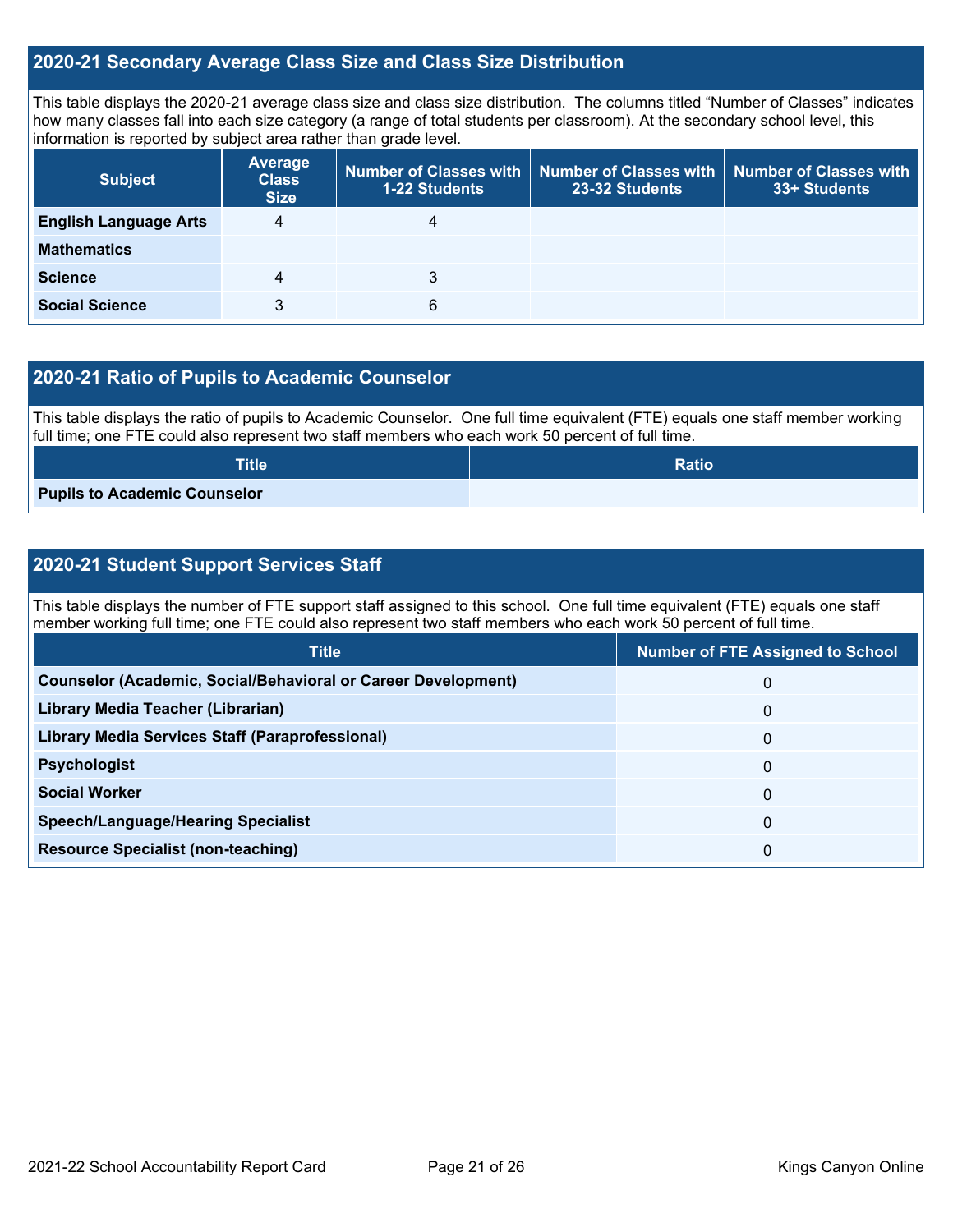#### **2019-20 Expenditures Per Pupil and School Site Teacher Salaries**

This table displays the 2019-20 expenditures per pupil and average teach salary for this school. Cells with N/A values do not require data.

| Level                                                | <b>Total</b><br><b>Expenditures</b><br><b>Per Pupil</b> | <b>Expenditures</b><br><b>Per Pupil</b><br>(Restricted) | <b>Expenditures</b><br><b>Per Pupil</b><br>(Unrestricted) | <b>Average</b><br><b>Teacher</b><br><b>Salary</b> |
|------------------------------------------------------|---------------------------------------------------------|---------------------------------------------------------|-----------------------------------------------------------|---------------------------------------------------|
| <b>School Site</b>                                   | \$19,033.22                                             | \$0                                                     | \$19,033.22                                               | \$56,371.45                                       |
| <b>District</b>                                      | N/A                                                     | N/A                                                     | \$7,477.39                                                | \$75,311                                          |
| <b>Percent Difference - School Site and District</b> | N/A                                                     | N/A                                                     | 87.2                                                      | $-28.8$                                           |
| <b>State</b>                                         |                                                         |                                                         | \$8,444                                                   | \$81,044                                          |
| <b>Percent Difference - School Site and State</b>    | N/A                                                     | N/A                                                     | 77.1                                                      | $-35.9$                                           |

#### **2020-21 Types of Services Funded**

Unrestricted charter school money is generally used at KCO to support the purchasing of general instructional materials and student/teacher supplies for each of the resource centers. Supplemental Concentrated money is spent in alignment with KCO's Local Control and Accountability Plan and is used to support the success of our EL students, foster youth, students with disabilities, and socio-economically disadvantaged students. These dollars are used to expose and prepare students for technical training and college, increase motivation and therefore school attendance, and to further engage students in school through campus co-curricular activities and academic based activities. In addition, KCO receives Title I dollars to provide supplementary learning materials for students and professional development for teachers and administration. Title I expenditures largely include technology purchases such as the updating of school chromebooks, internet hotspots, and webcams for virtual conferencing. Lastly, KCO receives state and federal funding to support "in person learning" in response to the COVID 19 pandemic.

#### **2019-20 Teacher and Administrative Salaries**

This table displays the 2019-20 Teacher and Administrative salaries. For detailed information on salaries, see the CDE Certification Salaries & Benefits web page at [http://www.cde.ca.gov/ds/fd/cs/.](http://www.cde.ca.gov/ds/fd/cs/)

| Category                                             | <b>District</b><br><b>Amount</b> | <b>State Average</b><br>for Districts<br>in Same Category |  |
|------------------------------------------------------|----------------------------------|-----------------------------------------------------------|--|
| <b>Beginning Teacher Salary</b>                      | \$48,010                         | \$51,029                                                  |  |
| <b>Mid-Range Teacher Salary</b>                      | \$69,956                         | \$78,583                                                  |  |
| <b>Highest Teacher Salary</b>                        | \$102,133                        | \$99,506                                                  |  |
| <b>Average Principal Salary (Elementary)</b>         | \$123,232                        | \$124,576                                                 |  |
| <b>Average Principal Salary (Middle)</b>             | \$132,992                        | \$131,395                                                 |  |
| <b>Average Principal Salary (High)</b>               | \$147,623                        | \$144,697                                                 |  |
| <b>Superintendent Salary</b>                         | \$223,065                        | \$240,194                                                 |  |
| <b>Percent of Budget for Teacher Salaries</b>        | 28%                              | 34%                                                       |  |
| <b>Percent of Budget for Administrative Salaries</b> | 6%                               | 6%                                                        |  |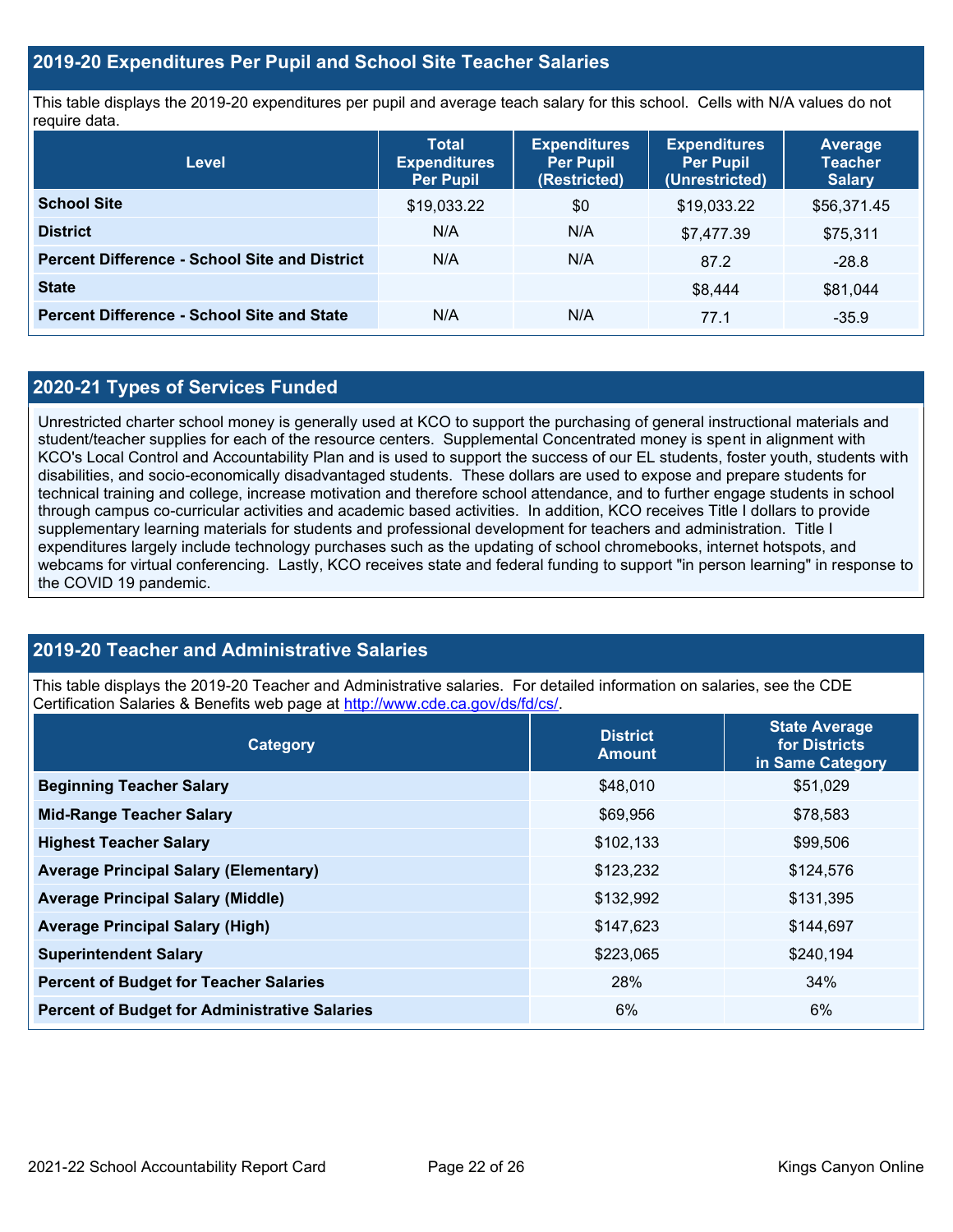#### **2020-21 Advanced Placement (AP) Courses**

This table displays the percent of student in AP courses at this school.

#### **Percent of Students in AP Courses**

This table displays the number of AP courses offered at this school where there are student course enrollments of at least one student.

| <b>Subject</b>                  | <b>Number of AP Courses Offered</b> |
|---------------------------------|-------------------------------------|
| <b>Computer Science</b>         | 0                                   |
| <b>English</b>                  | 0                                   |
| <b>Fine and Performing Arts</b> | 0                                   |
| <b>Foreign Language</b>         | 0                                   |
| <b>Mathematics</b>              | 0                                   |
| <b>Science</b>                  | 0                                   |
| <b>Social Science</b>           | 0                                   |
| <b>Total AP Courses Offered</b> | 0                                   |

#### **Professional Development**

Professional development at Kings Canyon Online is designed to prepare staff to meet the individual needs of all students as well as broader school concerns. Professional development may take the form of formal trainings, coaching, peer observation, or constructive self-reflection and are consistent with our school vision and goals. All staff members and other support personnel take part in professional development activities. Continued implementation support is provided by the site administrator, district instructional coaches, and representatives from software programs such as Edgenuity.

For the 2021-2022 school year, staff will meet every Wednesday afternoon to collaborate on best practices for independent study, analyze student progress data, and share best practices and how to best meet students needs in an online school environment. Teachers/staff will have 37 Wednesdays and 3 buy back days to engage in professional development around ELD instruction, socio-emotional learning, and to collaborate with one another on student needs. Site administration will participate in professional development through the California Charter Schools Association, the California Consortium for Independent Study, and participate in ongoing collaboration with other KCUSD principal's monthly.

This table displays the number of school days dedicated to staff development and continuous improvement.

| <b>Subject</b>                                                                  |  |    |
|---------------------------------------------------------------------------------|--|----|
| Number of school days dedicated to Staff Development and Continuous Improvement |  | 42 |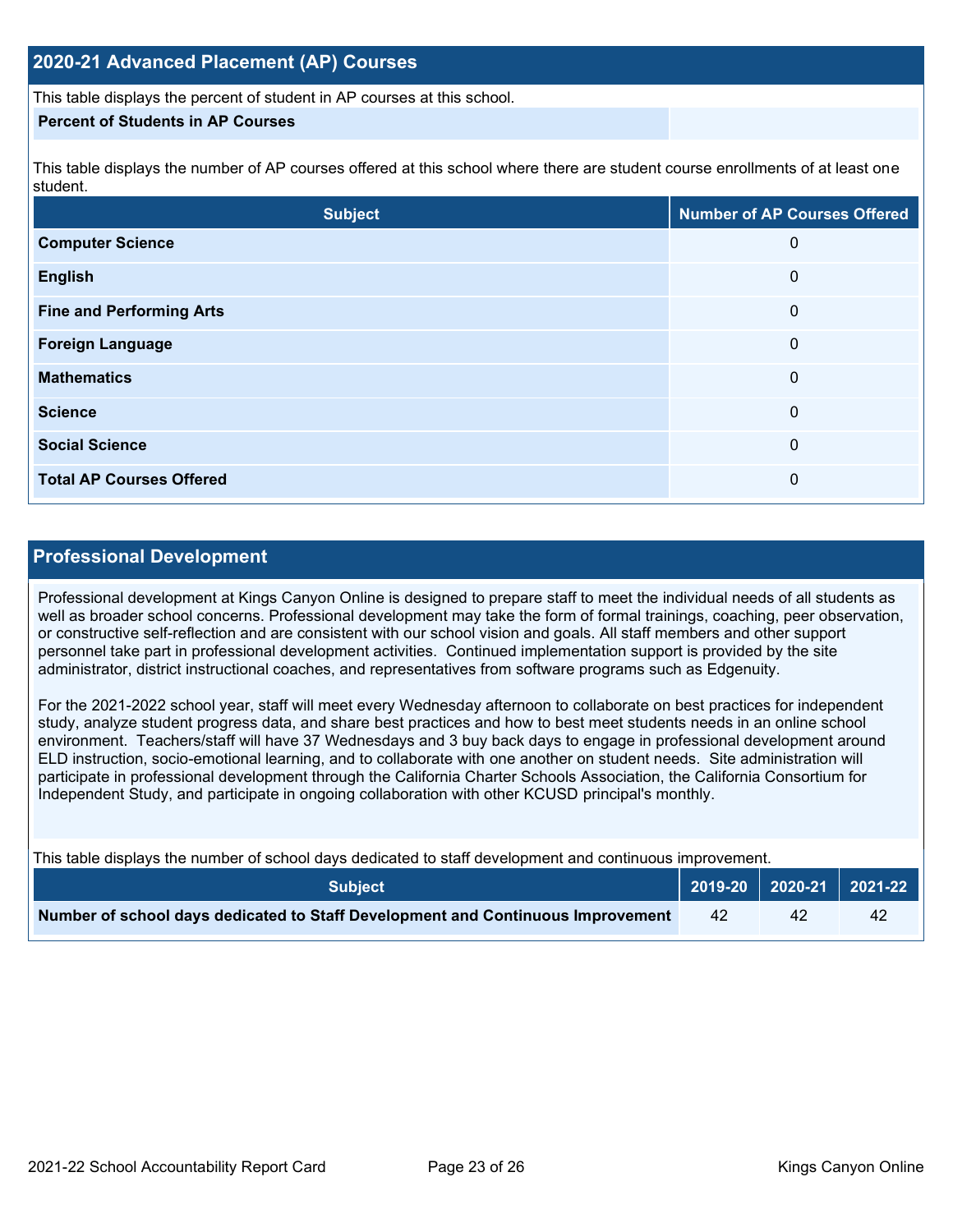# **Kings Canyon Online 2020-21 Local Accountability Report Card (LARC) Addendum**

## **Local Accountability Report Card (LARC) Addendum**

**2020-21 Local Accountability Report Card (LARC) Addendum Overview**



On July 14, 2021, the California State Board of Education (SBE) determined that the California Department of Education (CDE) will use the SARC as the mechanism to conduct a one-time data collection of the LEA-level aggregate test results of all school's local assessments administered during the 2020–2021 school year in order to meet the federal Every Students Succeeds Act (ESSA) reporting requirement for the Local Educational Agency Accountability Report Cards (LARCs).

Each local educational agency (LEA) is responsible for preparing and posting their annual LARC in accordance with the federal ESSA. As a courtesy, the CDE prepares and posts the LARCs on behalf of all LEAs.

Only for the 2020–2021 school year and the 2020–2021 LARCs, LEAs are required to report their aggregate local assessments test results at the LEA-level to the CDE by populating the tables below via the SARC. These data will be used to meet the LEAs' federal requirement for their LARCs. Note that it is the responsibility of the school and LEA to ensure that all student privacy and suppression rules are in place when reporting data in Tables 3 and 4 in the Addendum, as applicable.

The tables below are not part of the SBE approved 2020–2021 SARC template but rather are the mechanism by which these required data will be collected from LEAs.

For purposes of the LARC and the following tables, an LEA is defined as a school district, a county office of education, or a direct funded charter school.

| <b>2021-22 District Contact Information</b> |                        |  |  |  |
|---------------------------------------------|------------------------|--|--|--|
| <b>District Name</b>                        | Kings Canyon Online    |  |  |  |
| <b>Phone Number</b>                         | $(559)$ 305-7010       |  |  |  |
| Superintendent                              | John Campbell          |  |  |  |
| <b>Email Address</b>                        | guzman-j@kcusd.com     |  |  |  |
| <b>District Website Address</b>             | https://www.kcusd.com/ |  |  |  |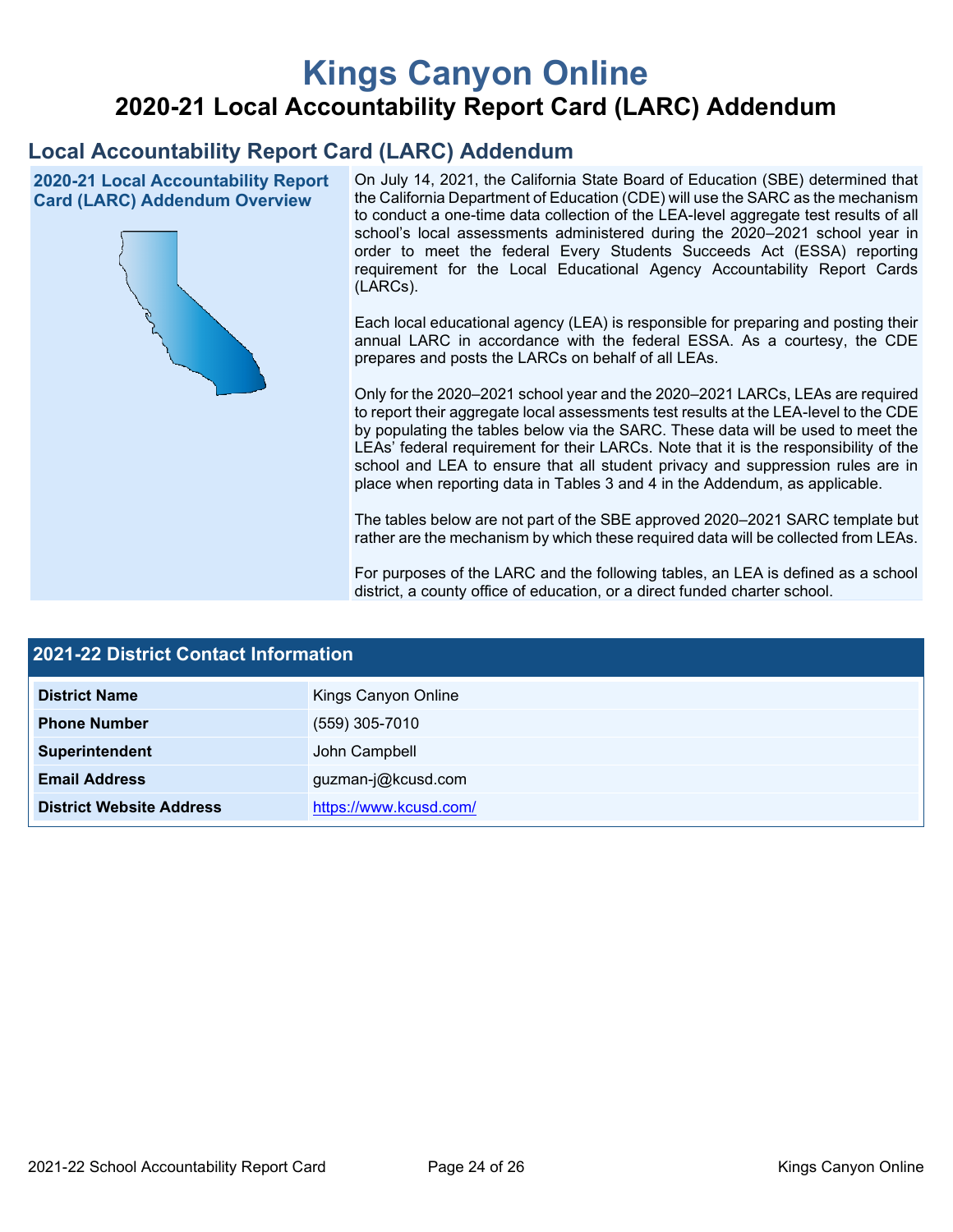### **2020-21 CAASPP Test Results in ELA by Student Group**

This table displays CAASPP test results in ELA by student group for students grades three through eight and grade eleven taking and completing a state-administered assessment. The CDE will populate this table for schools in cases where the school administered the CAASPP assessment. In cases where the school administered a local assessment instead of CAASPP, the CDE will populate this table with "NT" values, meaning this school did not test students using the CAASPP. See the local assessment(s) table for more information.

| <b>CAASPP</b><br><b>Student Groups</b>               | <b>CAASPP</b><br><b>Total</b><br><b>Enrollment</b> | <b>CAASPP</b><br><b>Number</b><br><b>Tested</b> | <b>CAASPP</b><br><b>Percent</b><br><b>Tested</b> | <b>CAASPP</b><br><b>Percent</b><br><b>Not Tested</b> | <b>CAASPP</b><br><b>Percent</b><br><b>Met or</b><br><b>Exceeded</b> |
|------------------------------------------------------|----------------------------------------------------|-------------------------------------------------|--------------------------------------------------|------------------------------------------------------|---------------------------------------------------------------------|
| <b>All Students</b>                                  | 5121                                               | 4993                                            | 97.50                                            | 2.50                                                 | 41.96                                                               |
| <b>Female</b>                                        | 2481                                               | 2426                                            | 97.78                                            | 2.22                                                 | 47.03                                                               |
| <b>Male</b>                                          | 2640                                               | 2567                                            | 97.23                                            | 2.77                                                 | 37.16                                                               |
| American Indian or Alaska Native                     | 23                                                 | 20                                              | 86.96                                            | 13.04                                                | 20.00                                                               |
| <b>Asian</b>                                         | 27                                                 | 26                                              | 96.30                                            | 3.70                                                 | 57.69                                                               |
| <b>Black or African American</b>                     | 14                                                 | 14                                              | 100.00                                           | 0.00                                                 | 57.14                                                               |
| <b>Filipino</b>                                      | 15                                                 | 13                                              | 86.67                                            | 13.33                                                | 69.23                                                               |
| <b>Hispanic or Latino</b>                            | 4567                                               | 4471                                            | 97.90                                            | 2.10                                                 | 40.59                                                               |
| Native Hawaiian or Pacific Islander                  | --                                                 | $\overline{\phantom{m}}$                        | --                                               | $\overline{\phantom{a}}$                             | $\overline{\phantom{a}}$                                            |
| <b>Two or More Races</b>                             | 60                                                 | 55                                              | 91.67                                            | 8.33                                                 | 45.45                                                               |
| <b>White</b>                                         | 412                                                | 391                                             | 94.90                                            | 5.10                                                 | 55.75                                                               |
| <b>English Learners</b>                              | 1328                                               | 1286                                            | 96.84                                            | 3.16                                                 | 8.94                                                                |
| <b>Foster Youth</b>                                  | 39                                                 | 37                                              | 94.87                                            | 5.13                                                 | 29.73                                                               |
| <b>Homeless</b>                                      | 38                                                 | 30                                              | 78.95                                            | 21.05                                                | 26.67                                                               |
| <b>Military</b>                                      | --                                                 | --                                              | --                                               | --                                                   | --                                                                  |
| <b>Socioeconomically Disadvantaged</b>               | 4490                                               | 4390                                            | 97.77                                            | 2.23                                                 | 39.27                                                               |
| <b>Students Receiving Migrant Education Services</b> | 254                                                | 250                                             | 98.43                                            | 1.57                                                 | 31.60                                                               |
| <b>Students with Disabilities</b>                    | 400                                                | 368                                             | 92.00                                            | 8.00                                                 | 11.41                                                               |